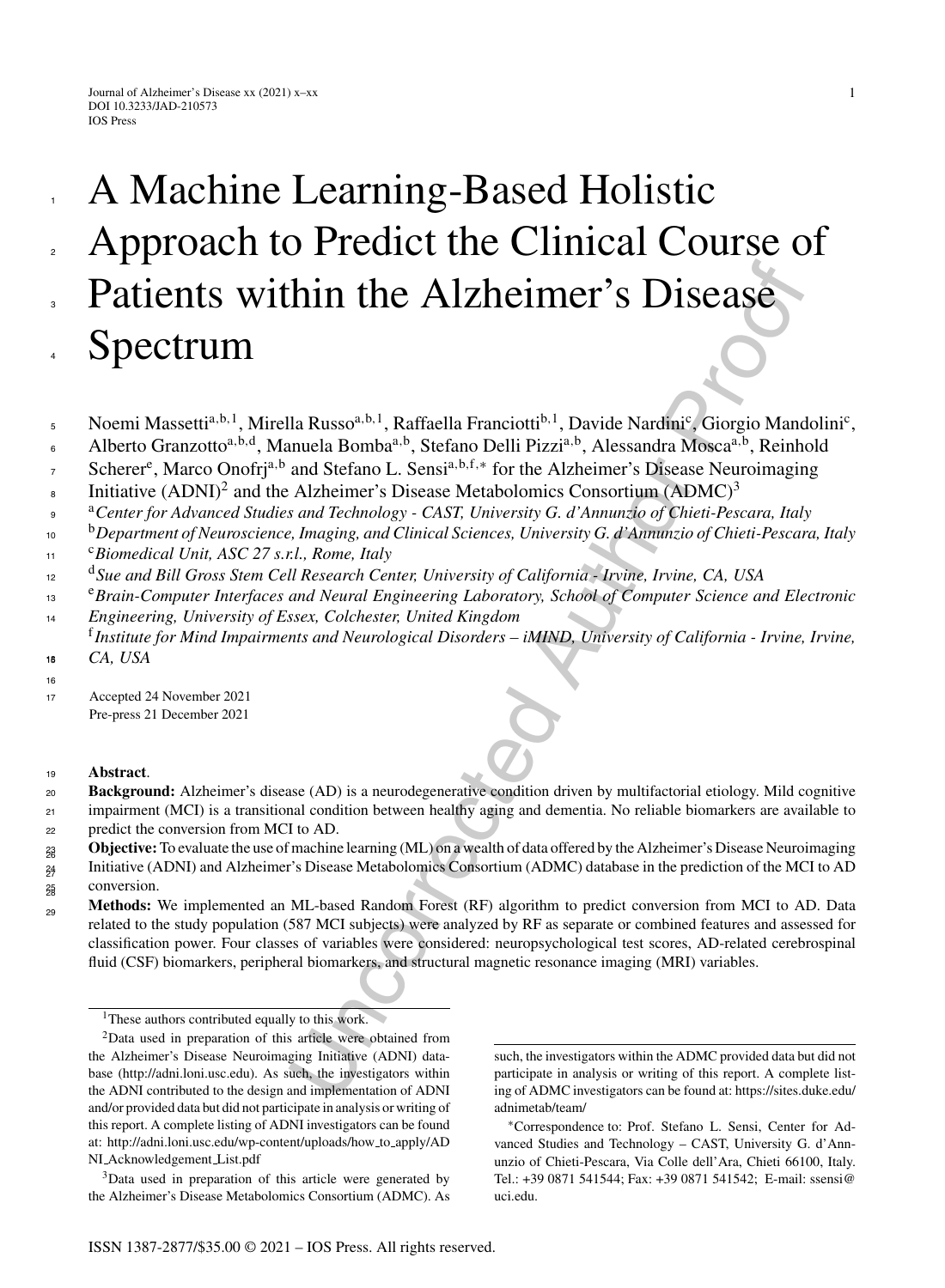**Results:** The ML-based algorithm exhibited 86% accuracy in predicting the AD conversion of MCI subjects. When assessing the features that helped the most, neuropsychological test scores, MRI data, and CSF biomarkers were the most relevant in the MCI to AD prediction. Peripheral parameters were effective when employed in association with neuropsychological test scores. Age and sex differences modulated the prediction accuracy. AD conversion was more effectively predicted in females and younger subjects. 30 31 32  $33$ 34

**Conclusion:** Our findings support the notion that AD-related neurodegenerative processes result from the concerted activity 35

of multiple pathological mechanisms and factors that act inside and outside the brain and are dynamically affected by age and sex. 36 37

Keywords: Alzheimer's disease, conversion, dementia, machine learning, mild cognitive impairment, random forest

38

## <sup>30</sup> **INTRODUCTION**

 Alzheimer's disease (AD) is one of the most preva- lent causes of early-onset dementia [1]. Clinical and epidemiological evidence indicate that AD-related pathological changes occur decades before the onset of clinical symptoms [2–4]. Mild cognitive impair- ment (MCI) is a critical prodromal phase of AD that offers a window of opportunity for therapeutic intervention [5, 6]. A few highly debated disease- modifying options are becoming available [7–12]. On the other hand, a growing body of evidence shows that prevention strategies may delay AD onset and progression [13–21]. Therefore, the development of cost-effective approaches to identify MCI subjects at risk of conversion to dementia and who will benefit from early therapeutic intervention is paramount.

 To date, the clinical identification of the MCI stage has been achieved through the combined implemen- tation of neuropsychological tests, the use of brain magnetic resonance imaging (MRI) scans, and the evaluation of altered levels of AD-related proteins [(i.e., amyloid- $\beta$  and tau in the cerebrospinal fluid (CSF) or brain parenchyma] [5, 6, 22].

 Machine learning (ML) is a computer science field that provides computational tools to perform automated data classification and generate event pre- dictions. ML is finding a variety of applications in medicine and neurology [23, 24]. Applied to dementia, the approach can help capture the com- plex molecular interactions of pathogenic events that occur in the early AD stages and/or facilitate disease 61 progression [24, 25]. For instance, ML, fed with MRI data relative to subtle structural brain changes, has successfully helped unravel the disease continuum  $\epsilon_{4}$  that spans from brain aging to AD via MCI [26–30]. Accuracy higher than 80% has also been achieved by employing multimodal approaches that combine the computation of detailed MRI-based measurements,

the analysis of brain or CSF alterations of amyloid- $\beta$  and tau levels, neuropsychological and behavioral  $\qquad$  69 tests, and dementia-related omics  $[31-36]$ .

conversion, dementia, machine learning, mild cognitive impairment, random forest<br>
the analysis of brain or CSF alterations of a<br>
the analysis of brain or CSF alterations of a<br>
sion of the most prevailed and the use of suc The use of such a wide array of biomarkers  $71$ has been mainly limited to changes occurring within  $\frac{72}{2}$ the central nervous system (CNS). However, promising alternative diagnostic venues are now offered  $\frac{74}{6}$ by using systems medicine and network-based approaches and evaluating peripheral and systemic  $76$ changes [37–40]. The implementation of this holistic  $\frac{77}{27}$ strategy relies on the notion that that chronic diseases,  $\frac{78}{8}$ including dementia, are likely the result of converging perturbations of complex intra- and intercellular 80 networks as well as alterations that occur at many 81 levels and are not limited to one organ or driven by 82 a single molecular factor or pathogenic mechanism 83  $[41-46]$ .

Moving from this conceptual framework, we have  $85$ employed an ML-based approach to identify, in a  $86$ cohort of 587 MCI subjects, individuals more prone to  $\frac{87}{2}$ convert to dementia. To that aim by taking advantage set of the wealth of data that reflect pathogenic events  $89$ occurring inside as well as outside of the CNS. The 90 study evaluated data obtained from the Alzheimer's 91 Disease Neuroimaging Initiative (ADNI) database 92 and implemented an ML-based Random Forest (RF) 93 algorithm  $[47]$ .

#### **METHODS** 95

Data used in the preparation of this article were obtained from the ADNI database ([http://adni.](http://adni.loni.usc.edu) <sup>97</sup> loni.usc.edu). ADNI is a public-private reposi- 98 tory of clinical, imaging, genetic, and biochemical 99 biomarker data obtained from North American sub-<br>100 jects or patients (<http://www.adni-info.org>). ADNI 101 aims to identify the determinant processes leading to 102 AD and diagnose pathological changes occurring at 103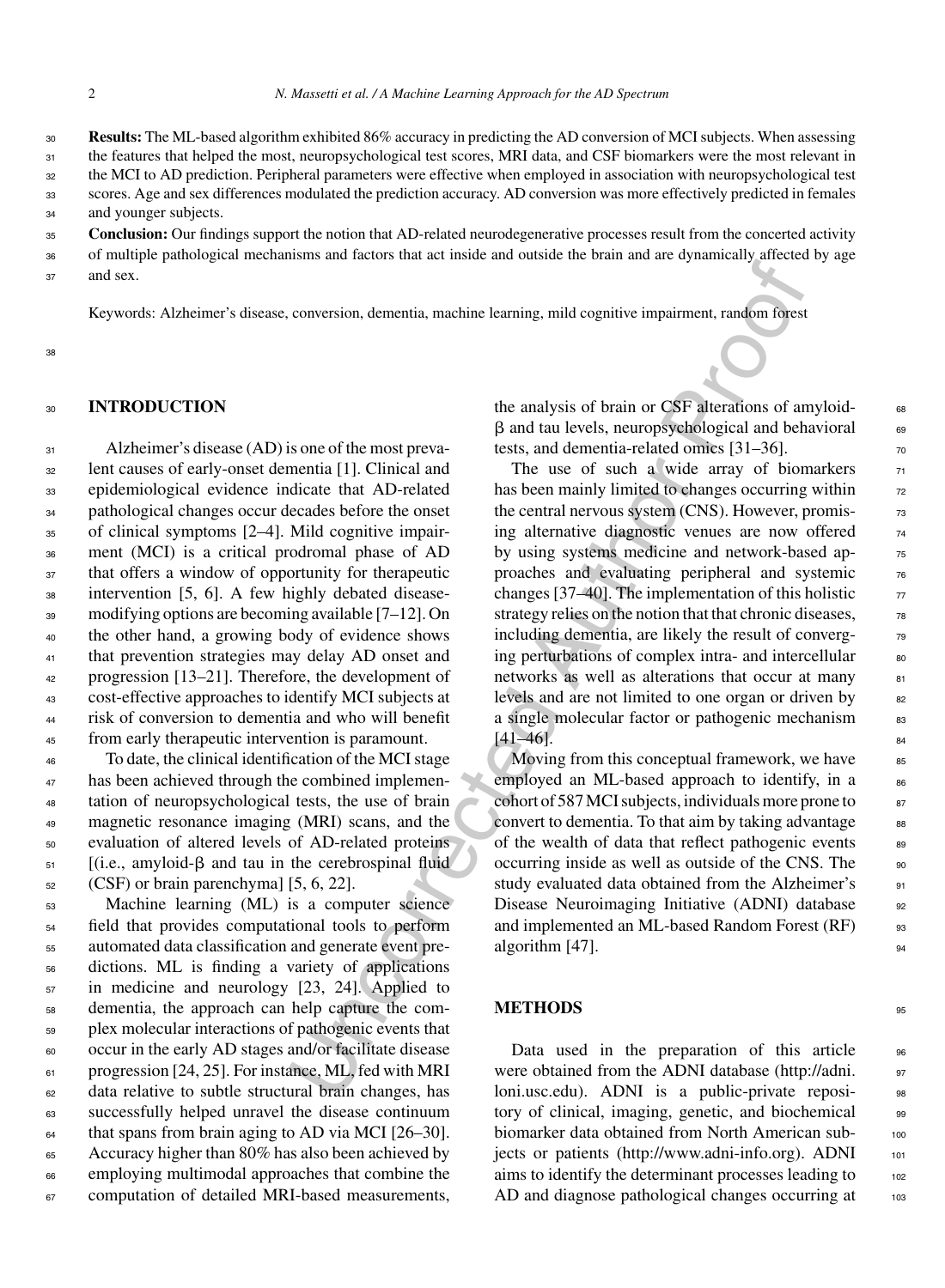<sup>104</sup> the earliest stage. All ADNI data collected at baseline <sup>105</sup> were downloaded and managed with custom-made <sup>106</sup> R-written codes.

#### <sup>107</sup> *Subjects*

 Subjects considered in this study were patients diagnosed with MCI extracted from the cohorts of ADNI-1, ADNI-GO, ADNI-2, and ADNI-3. The inclusion criteria were the ones provided by the ADNI protocol. Thus, all subjects were classified as MCI based on memory deficits but the relative preser- vation of other cognitive domains and maintained autonomy in the activities of daily living (http://adni. loni.usc.edu/study-design). To be included in the analysis, the subjects need to have completed all the baseline neuropsychological assessments. Subjects were followed for at least 36 months. The timeframe was chosen considering that MCI subjects have a high 121 probability of converting to AD within 30 months 122 [48].

 All the variables included in the database were grouped into four classes: psychometric features, MRI-related data, AD-related biomarkers, and peri-pheral biomarkers.

#### <sup>127</sup> *Psychometric variables*

 Psychometric variables included neuropsycholog- ical test scores. For each subject, sixteen neuropsy- chological tests were employed to assess the status of 131 different cognitive domains. The neuropsychological dataset included the Alzheimer's Disease Assess- ment Scale-Cognitive (ADAS-Cog), subscales used to evaluate the severity of memory, learning, lan- guage (production and comprehension), praxis, and orientation deficits [49, 50]; the Mini-Mental State Examination [51] used to assess global cognition; the 30-item Boston Naming Test [52] and the Ani-139 mal Fluency [53] to evaluate semantic memory and 140 language abilities; the Functional Activities Ques- tionnaire (FAQ) for the assessment of daily living 142 activities [54]; the Rey Auditory Verbal Learning Test and Logical Memory II, subscales of the Wech- sler Memory Scale-Revised (WMS-R) to investigate recall and recognition [55, 56]; the Trail Making Test [57], part A and B (time to completion) to assess attention/executive functions; the Clock Draw- ing Test to evaluate attention, working and visual 149 memory, and auditory comprehension [58]; the Clin- ical Dementia Rating Scale to quantify the patients' severity of cognitive impairment related to the auton-omy in daily living activities [59]. Supplementary

Table 1 summarizes the domains and cognitive functions investigated by each test.

# *AD-related biomarkers* 155

AD-related biomarkers included CSF levels of 156 amyloid- $\beta$  peptide 1–42 (A $\beta$ <sub>42</sub>), total-Tau (t-Tau), 157 phosphorylated-Tau (p-Tau), and p-Tau/A $\beta_{42}$  ratio. 158 The *APOE*  $\varepsilon$ 4 genotype [60] was included. The 159 procedures of acquisition, stocking, processing, and 160 analysis of the biospecimens are available online (see  $_{161}$ http://adni.loni.usc.edu/methods/documents/).

### *Peripheral biomarkers* 163

Peripheral biomarkers were obtained from the 164 human plasma and serum. Supplementary Table 2 165 shows all the biospecimens considered in this work. 166 The biospecimen selection—within the datasets 167 available on the ADNI database (Biospecimen 168 Inventory, http://adni.loni.usc.edu)—was made by 169 considering the number of samples and the consistency of measurements within the different phases 171 of the ADNI project (ADNI-1, ADNI-GO, ADNI-2, ADNI-3). To meet the second criterion and reduce  $173$ the incidence of human error, we considered only data  $174$ produced through automated techniques.

# *MRI variables* 176

ed from the co[ho](http://adni.loni.usc.edu)rts [o](http://adni.loni.usc.edu/methods/documents/)f<br>
emphasizon propartion. Contagned the propartion of<br>  $\sim$  2, and APsa(Aps)<br>  $\sim$  2, and APsa(E as included by the ADNI<br>
The *APso(E as a* approximately the ADNI<br>
The *APso(E as a* approximately the MRI variables included cortical thickness values  $177$ and normalized volumes of relevant deep structures, 178 as shown in Supplementary Table 3. Specifically, 179 the MRI data downloaded from the ADNI data- <sup>180</sup> base (Image Collections, [http://adni.loni.usc.edu\)](http://adni.loni.usc.edu) 181 were acquired with a Philips 3T scanner (see details 182 at [http://adni.loni.usc.edu/wp-content/uploads/2010/](http://adni.loni.usc.edu/wp-content/uploads/2010/05/ADNI2_MRI_Training_Manual_FINAL.pdf) 183 05/ADNI2\_MRI\_Training\_Manual\_FINAL.pdf), th-<br>184 ereby limiting bias and technical issues related to 185 the use of different scanner types or brands. T1- <sup>186</sup> weighted images were acquired using 3D Turbo 187 Field-Echo sequences (slice thickness  $= 1.2$  mm; repetition time/echo time =  $6.8/3.1$  ms). The structural 189 MRI analysis was performed with Freesurfer (ver-<br>190 sion  $6.0$ ). Automatic reconstruction and labeling of  $191$ cortical and subcortical regions was achieved with the 192 "recon-all-all" command line, according to Desikan-Killiany Atlas [61]. The volumes of the brain regions, 194 computed with *asegstats2table*, were normalized by 195 dividing to the total intracranial volume of each 196 patient, while the thicknesses of the brain areas 197 considered are those calculated automatically by 198 *aparcstats2table*.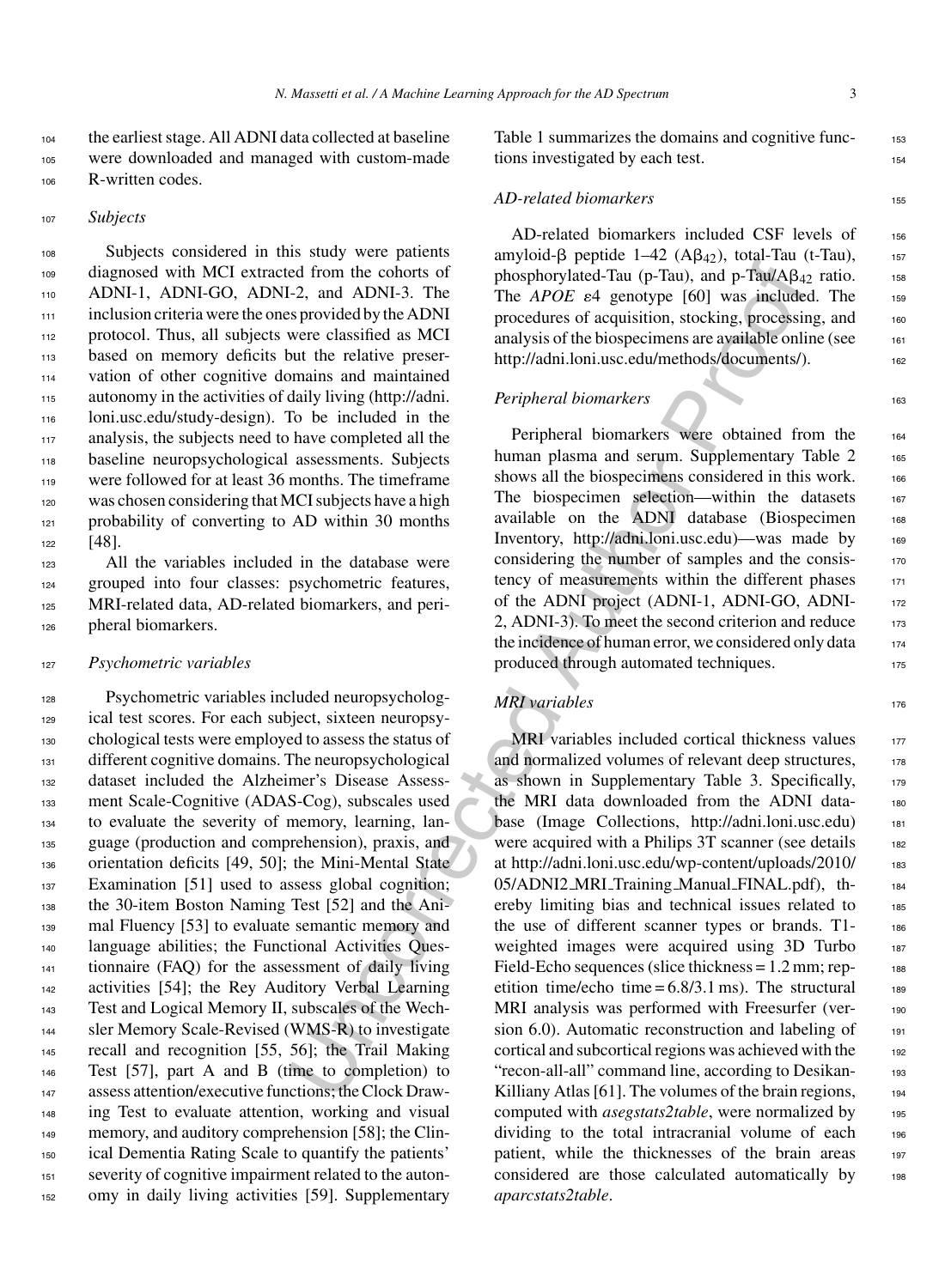## <sup>199</sup> *ML analysis*

 Our ML approach used an RF algorithm as imple- mented by the scikit-learn library [62] written in Python. The RF is a supervised non-linear classifier. Its operation is based on the construction of binary decision trees obtained with the Bagging sampling method (an acronym for bootstrap aggregating) [63]. This model was chosen due to its robust performance and stableness over an extensive range of parameters. Furthermore, the model is independent of the distri- bution of data and exhibits significant multi-class and advanced data-mining capabilities [64].

 During the training phase, the algorithm explored the non-linear interactions between ADNI variables (or features) of the study subjects divided into two classes: individuals who converted to AD during the follow-up (cMCI) or not (ncMCI). The goal at this stage was to identify the best subdivision/ classification strategy.

 In the training phase, the RF analyzed 85% of the dataset's subjects (who were randomly extracted). We used grid search and random search as hyperparam- eters optimization techniques [65]. Specifically, we focused on the number of trees, the depth of each tree, the number of samples for leaf, and the number of variables. Once the training phase was completed, we assessed feature importance to understand the role of each variable in the production of the classification and decision process. After the training, we entered the testing phase, and the RF strategy was applied to the remaining 15% of the dataset.

 After a global analysis of the entire sample of MCI patients, the cohort was divided into four groups according to age quartiles (age brackets: 55–68, 69–74, 75–78, 79–88 years old). The RF was then repeated on the four groups separately. Differences due to sex were evaluated by analyzing separately male and female subjects.

 RF performance in classifying cMCI and ncMCI subjects was assessed by taking into account accu- racy values (ACC), positive predictive values (PPV), negative predictive values (NPV), sensitivity, and specificity.

#### <sup>242</sup> **RESULTS**

#### <sup>243</sup> *Demographics and baseline data*

<sup>244</sup> Of the overall sample of 587 MCI patients, 236  $245$  (40%) converted to AD (cMCI) within the 36-month <sup>246</sup> follow-up. Of these, 42% were males, and the mean

Table 1 Demographics and baseline features of the cohort. The table illustrates the demographics of the MCI cohort at baseline

| ru argoriumi as mipr       |                                          |                                                                                                                                     |
|----------------------------|------------------------------------------|-------------------------------------------------------------------------------------------------------------------------------------|
| library [62] written in    |                                          | $MCI(n = 587)$                                                                                                                      |
| ed non-linear classifier.  | Sex (female/male)                        | 235/352                                                                                                                             |
| construction of binary     | Age $(y)^*$                              | $72.9 \pm 7.4$                                                                                                                      |
| the Bagging sampling       | Education $(y)^*$                        | $15.9 \pm 2.7$                                                                                                                      |
| strap aggregating) [63].   | MMSE*                                    | $27.5 \pm 1.8$                                                                                                                      |
|                            | $ADAS13*$                                | $17.0 \pm 6.7$                                                                                                                      |
| o its robust performance   | APOE &4 (Non-carrier/Het/Homo)           | 290/229/68                                                                                                                          |
| ive range of parameters.   | Age and sex stratification               | Numerosity (% of converters)                                                                                                        |
| dependent of the distri-   | 55-68 years old                          |                                                                                                                                     |
| mificant multi-class and   | F                                        | 72 (32%)                                                                                                                            |
| ilities [64].              | М                                        | 74 (23%)                                                                                                                            |
| the algorithm explored     | 69-74 years old<br>F                     | 68 (47%)                                                                                                                            |
| etween ADNI variables      | М                                        | 100 (38%)                                                                                                                           |
| bjects divided into two    | 75-78 years old                          |                                                                                                                                     |
| nverted to AD during       | F                                        | 37 (43%)                                                                                                                            |
| ot (ncMCI). The goal       | М                                        | 83 (43%)                                                                                                                            |
| y the best subdivision/    | 79-88 years old                          |                                                                                                                                     |
|                            | F                                        | 58 (47%)                                                                                                                            |
| RF analyzed 85% of the     | М                                        | 95 (49%)                                                                                                                            |
|                            |                                          | ADAS13, Alzheimer's Disease Assessment Scale-Cognitive                                                                              |
| andomly extracted). We     |                                          | subscale-13 items score at baseline; APOE ε4 (Non-carrier / Het-                                                                    |
| search as hyperparam-      |                                          | erozygous carrier / Homozygous carrier), apolipoprotein E ε4                                                                        |
| s [65]. Specifically, we   |                                          | allele status; MCI, mild cognitive impairment; MMSE, Mini-                                                                          |
| rees, the depth of each    |                                          | Mental State Examination score at baseline. The asterisk indicates<br>mean values followed by standard deviations. The other values |
| for leaf, and the number   |                                          | represent the number of subjects falling in each category.                                                                          |
| g phase was completed,     |                                          |                                                                                                                                     |
| ce to understand the role  |                                          |                                                                                                                                     |
| tion of the classification |                                          | age was $74.0 \pm 7.1$ years. The remaining 351 (39%)                                                                               |
| he training, we entered    |                                          | males, mean age $72.2 \pm 7.4$ years) remained clini-                                                                               |
| strategy was applied to    |                                          | cally stable (ncMCI). The demographics and baseline                                                                                 |
| aset.                      |                                          | data of the study cohort are summarized in Table 1.                                                                                 |
| f the entire sample of     |                                          |                                                                                                                                     |
| divided into four groups   |                                          |                                                                                                                                     |
|                            | Global analysis                          |                                                                                                                                     |
| (age brackets: 55–68,      |                                          |                                                                                                                                     |
| old). The RF was then      |                                          | The use of RF allows the analysis of the fea-                                                                                       |
| separately. Differences    |                                          | tures that offer the best predictive power. In our                                                                                  |
| y analyzing separately     |                                          | study, the RF-related features that had the higher                                                                                  |
|                            |                                          | impact in helping to identify cMCI subjects were                                                                                    |
| ying cMCI and ncMCI        |                                          | psychometric data in combination with AD-related                                                                                    |
| ing into account accu-     |                                          | biomarkers ( $ACC = 0.86$ , sensitivity = 0.73 and speci-                                                                           |
| predictive values (PPV),   |                                          | ficity=0.93) or MRI parameters $(ACC = 0.83,$                                                                                       |
| NPV), sensitivity, and     |                                          | sensitivity = $0.70$ and specificity = $0.93$ ) (Table 2).                                                                          |
|                            |                                          | The combined use of AD biomarkers and MRI data                                                                                      |
|                            |                                          | also generated good accuracy $(ACC = 0.81,$ sensitiv-                                                                               |
|                            | ity = $0.69$ and specificity = $0.89$ ). |                                                                                                                                     |
|                            |                                          |                                                                                                                                     |
|                            |                                          | Furthermore, on a ranking scale, psychometric                                                                                       |

age was  $74.0 \pm 7.1$  years. The remaining 351 (39% 247) males, mean age  $72.2 \pm 7.4$  years) remained clinically stable (ncMCI). The demographics and baseline  $_{249}$ data of the study cohort are summarized in Table 1. 250

### *Global analysis* 251

The use of RF allows the analysis of the fea-<br>252 tures that offer the best predictive power. In our 253 study, the RF-related features that had the higher  $254$ impact in helping to identify cMCI subjects were 255 psychometric data in combination with AD-related 256 biomarkers (ACC =  $0.86$ , sensitivity =  $0.73$  and speci- $257$ ficity = 0.93) or MRI parameters  $(ACC = 0.83,$  258 sensitivity =  $0.70$  and specificity =  $0.93$ ) (Table 2). 259 The combined use of AD biomarkers and MRI data  $_{260}$ also generated good accuracy  $(ACC = 0.81,$  sensitiv- $261$ ity =  $0.69$  and specificity =  $0.89$ ).

Furthermore, on a ranking scale, psychometric 263 variables at baseline were the most accurate classi- <sup>264</sup> fiers (ACC = 0.80, sensitivity = 0.81 and specificity =  $265$ 0.79), followed by MRI-related data  $(ACC = 0.75,$  266 sensitivity =  $0.64$  and specificity =  $0.85$ ) and ADrelated biomarkers  $(ACC = 0.70,$  sensitivity = 0.77 268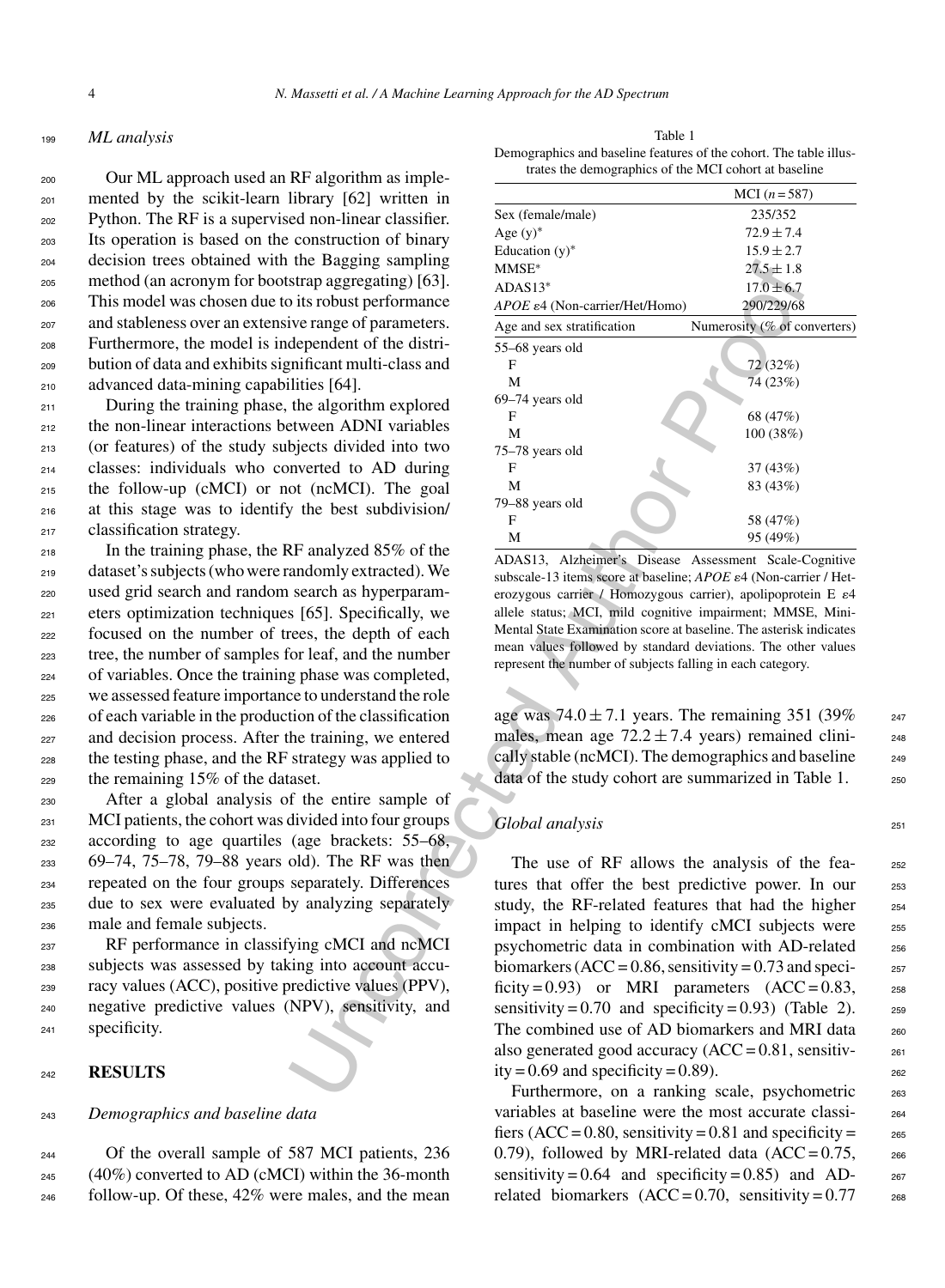| ranking is based on accuracy values           |          |            |            |             |             |             |  |  |
|-----------------------------------------------|----------|------------|------------|-------------|-------------|-------------|--|--|
|                                               | Accuracy | <b>PPV</b> | <b>NPV</b> | Sensitivity | Specificity | Total       |  |  |
|                                               |          |            |            |             |             | sample size |  |  |
| Psychometric + AD-related biomarkers          | 0.86     | 0.84       | 0.87       | 0.73        | 0.93        | 422         |  |  |
| Psychometric + MRI                            | 0.83     | 0.88       | 0.81       | 0.70        | 0.93        | 318         |  |  |
| AD-related biomarkers + MRI                   | 0.81     | 0.82       | 0.81       | 0.69        | 0.89        | 209         |  |  |
| Psychometric + peripheral biomarkers          | 0.80     | 0.72       | 1.00       | 1.00        | 0.58        | 266         |  |  |
| Psychometric                                  | 0.80     | 0.68       | 0.88       | 0.81        | 0.79        | 587         |  |  |
| MRI                                           | 0.75     | 0.77       | 0.73       | 0.64        | 0.85        | 318         |  |  |
| AD-related biomarkers                         | 0.70     | 0.54       | 0.85       | 0.77        | 0.67        | 422         |  |  |
| MRI + peripheral biomarkers                   | 0.70     | 0.64       | 0.88       | 0.93        | 0.47        | 194         |  |  |
| AD-related biomarkers + peripheral biomarkers | 0.65     | 0.63       | 1.00       | 1.00        | 0.12        | 128         |  |  |
| Peripheral biomarkers                         | 0.60     | 0.57       | 0.80       | 0.95        | 0.21        | 266         |  |  |

Table 2 Random forest (RF) prediction performance for MCI conversion to AD within 36 months. The table depicts the RF ability to correctly classify converter and non-converter MCI subjects (cMCI and ncMCI, respectively) in the test dataset (15% of the total sample size). The ranking is based on accuracy values

Measurements of accuracy, predictive values, sensitivity, and specificity refer to performances obtained from the test dataset. AD, Alzheimer's disease; AD-related biomarkers, CSF biomarkers of neurodegeneration + *APOE* 4; MCI, mild cognitive impairment; MRI, magnetic resonance imaging biomarkers; NPV, Negative Predictive Value; Peripheral biomarkers, amino acids + bile acids + energetic substrates + purines + systemic indices + triglycerides and cholesterol; PPV, Positive Predictive Value; Psychometric, neuropsychological tests. See Supplementary Tables for detailed variables enclosed in each category.

 $_{269}$  and specificity = 0.67). Peripheral biomarkers exhib- $_{270}$  ited lower predicting accuracy (0.60) and PPV (0.57) but retained very high sensitivity (0.95) and NPV (0.80). Single variables, ranked by their prediction value, are shown in Fig. 1. Baseline neuropsycholog- ical test scores relative to memory deficits and global cognitive functioning were the most relevant factors to help predict the conversion to AD. As for the MRI structural data, the evaluation of the degrees of atro- phy (as assessed in terms of cortical thickness and subcortical volumes of temporal lobe structures) was associated with the most predictive value. As for the AD-related biomarkers, the p-Tau/A $\beta$  ratio generated the highest informative value. Interestingly, periph- eral features also helped the RF decision process. Of note, in this group, bile acids (BA) were found to provide the most significant aid to predict conversion. Supplementary Figure 1 depicts the ranking scale

<sup>287</sup> for combinations of feature groups that generated <sup>288</sup> accuracy values greater or equal to 0.80.

#### <sup>289</sup> *Age stratification*

 RF results, stratified according to four age brack- ets, indicated that the prediction process was always more effective in the younger group (Table 3). In the case of some features (i.e., MRI data and AD-related biomarkers), a "plateau" phase could be identified. Conversely, the prediction accuracy based on psy- chometric variables steadily declined over time (from 0.86 to 0.70). Figure 2 depicts the variable stratification upon the four age brackets.

# **Sex stratification** 298

0.83 0.88 0.81 0.72<br>
IS 0.81 0.82 0.81 0.70 0.93<br>
16 0.81 0.82 0.81 0.00 0.89<br>
16 0.81 0.82 100 0.83<br>
16 0.83 0.72 100 0.83 0.81 0.93<br>
16 0.87 0.77 0.77 0.77 0.82 0.84 0.83 0.97 0.64<br>
16 0.87 0.97 0.94 0.85 0.81 0.97 0.97 Finally, we investigated sex differences in the predictive performance of the algorithm. As shown in 300 Table 4, the accuracy was higher in female sub-<br>301 jects. Differences in RF accuracy were modest for 302 some classes (i.e., MRI data, AD-related biomark-<br>303 ers, psychometric scores). They became more robust  $304$ in the case of peripheral biomarkers  $(ACC = 0.73$  for  $305$ females versus  $0.57$  for males). When considering  $306$ the order of importance (Fig. 3), higher anatomical and functional relevance were observed for 308 frontal lobe-related data (i.e., MRI and TRAIL-B 309 scores) of male patients. RF also showed differ-<br>310 ences in peripheral biomarker relevance (Fig. 3). In  $311$ that respect, glutamine was the most significant vari-<br>312 able in both groups. Sex-related differences emerged. 313 HDL cholesterol and butyrate were more helpful in 314 predicting the conversion process of females, while  $\frac{315}{315}$ pyruvate was most helpful in male subjects. BA levels  $316$ were highly relevant in both groups.  $317$ 

#### **DISCUSSION** 318

This study investigated which combination of 319 ADNI-related data was the most effective for pre-<br>320 dicting the MCI conversion to dementia. To that aim,  $321$ we took into account neuropsychological test scores,  $322$ CSF levels of AD-related proteins, detailed structural 323 MRI features, and peripheral biomarkers (Table 2). 324 The ADNI database has been used by many authors to 325 classify patients using ML algorithms  $[66–71]$ . In line  $326$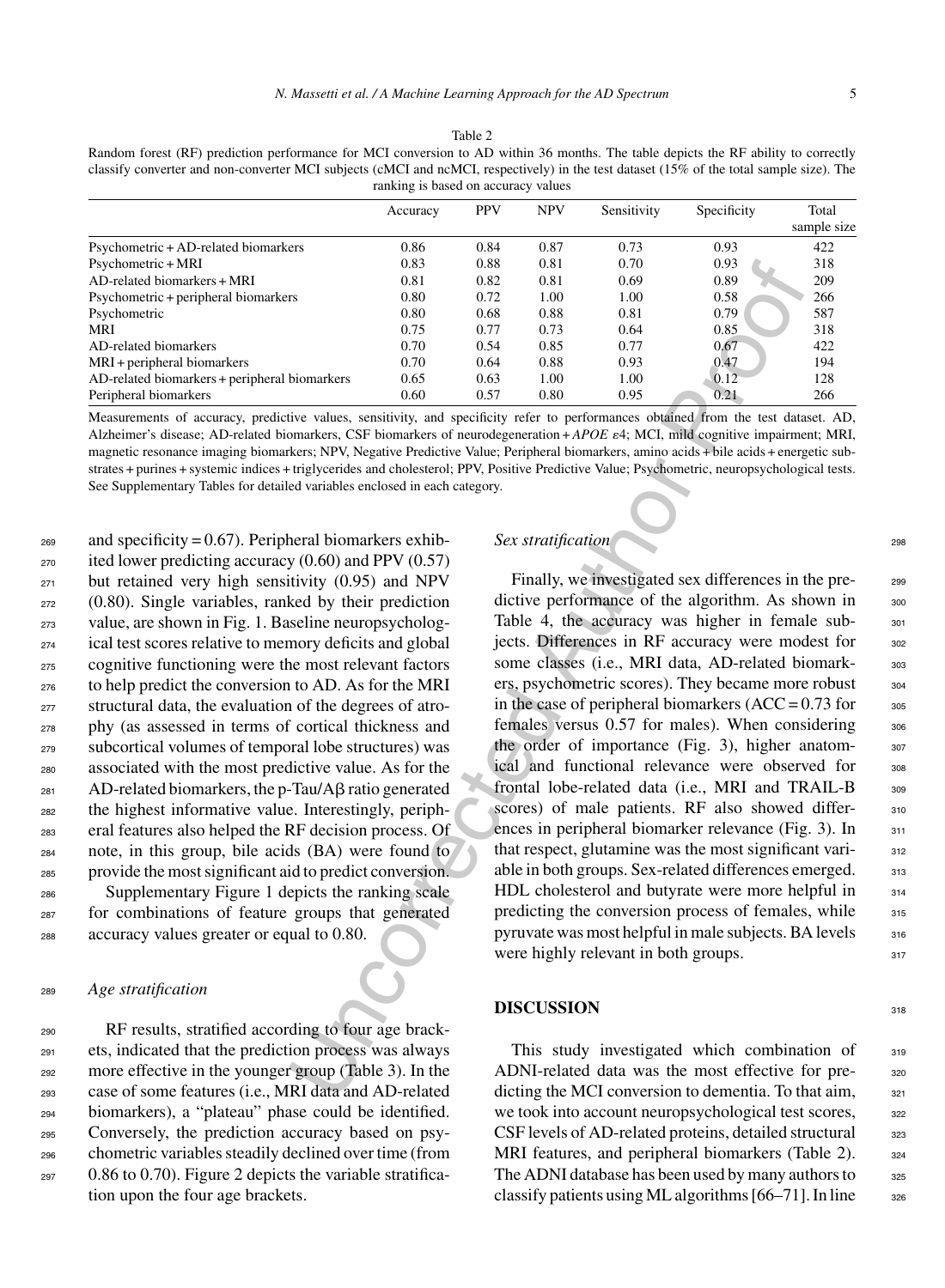

Fig. 1. *(Continued)*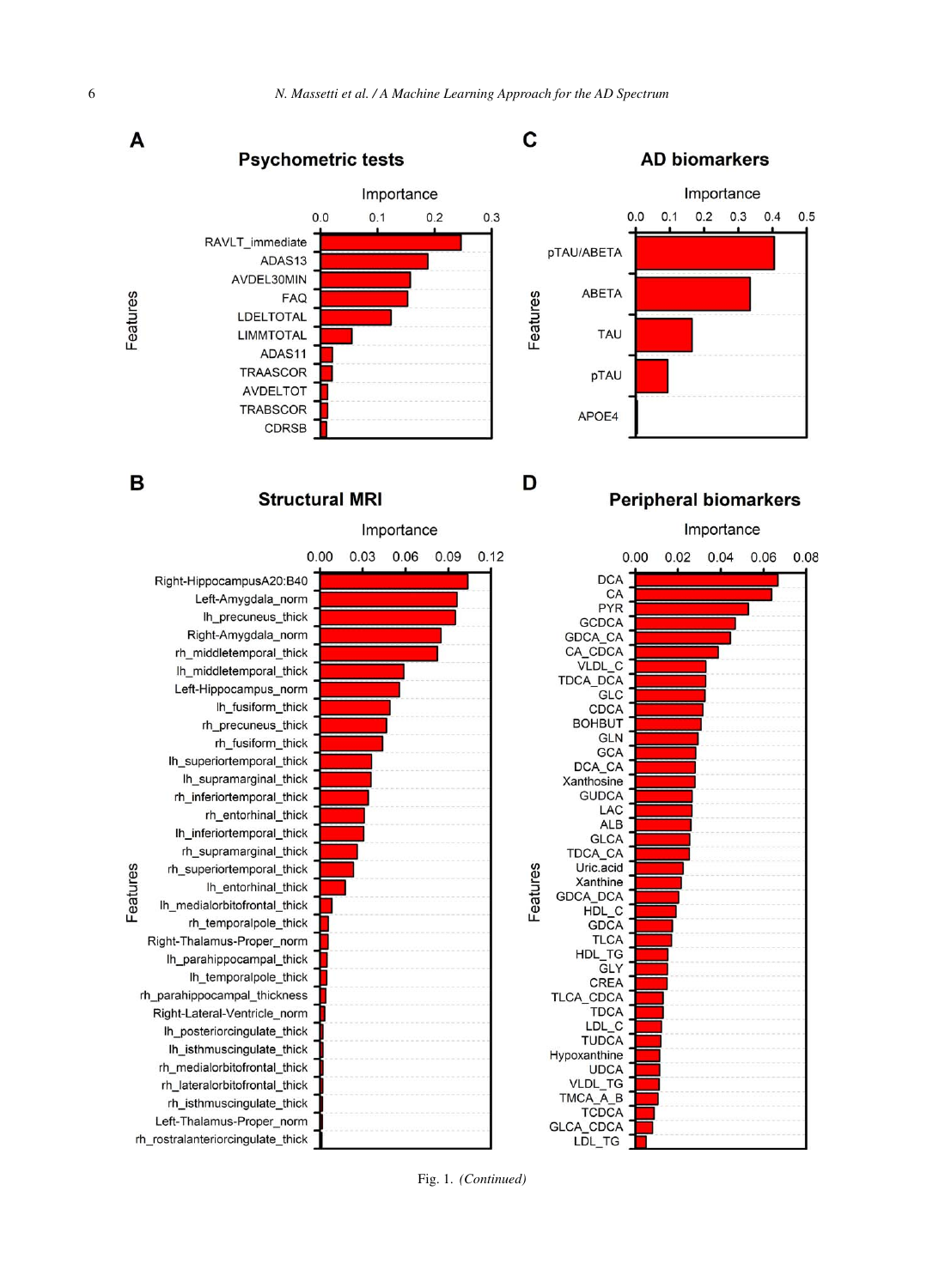Fig. 1. Global analysis. Features importance obtained in the Random Forest performed on the train dataset (85% of MCI subjects). The figure contains the classes which showed an accuracy value greater or equal to 0.80 in the test dataset (i.e., psychometric tests, AD-related biomarkers, structural MRI and peripheral biomarker, see Table 2). For each class, the histograms depict the weight, or importance, of each feature in the training phase of the machine learning. The importance scores range from 0 to 1, with higher values indicating greater weight in the classification process. AD biomarkers, Alzheimer's disease-related biomarkers including cerebrospinal fluid biomarkers of neurodegeneration + *APOE* 4; MCI, mild cognitive impairment; MRI, magnetic resonance imaging; Peripheral biomarkers, amino acids + bile acids + energetic substrates + purines + systemic indices + triglycerides and cholesterol; Psychometric, neuropsychological tests. See Supplementary Tables for detailed variables enclosed in each category.

#### Table 3

Random Forest (RF) prediction performance for MCI conversion to AD within 36 months, after age stratification. The table depicts the RF ability to correctly classify converter and non-converter MCI subjects (cMCI and ncMCI, respectively) in the test dataset (15% of the total sample size), after the division of the whole cohort in four age quartiles. The ranking is based on accuracy values

|                                                                                                                                                                                                                                                                                                                                                                                                                                                                                                                                                                                                                                                            | Age                | Accurary     | <b>PPV</b>   | <b>NPV</b>                                                                             | Sensitivity       | Specificity                                         | Total       |  |
|------------------------------------------------------------------------------------------------------------------------------------------------------------------------------------------------------------------------------------------------------------------------------------------------------------------------------------------------------------------------------------------------------------------------------------------------------------------------------------------------------------------------------------------------------------------------------------------------------------------------------------------------------------|--------------------|--------------|--------------|----------------------------------------------------------------------------------------|-------------------|-----------------------------------------------------|-------------|--|
|                                                                                                                                                                                                                                                                                                                                                                                                                                                                                                                                                                                                                                                            |                    |              |              |                                                                                        |                   |                                                     | sample size |  |
| Psychometric                                                                                                                                                                                                                                                                                                                                                                                                                                                                                                                                                                                                                                               | $55 - 68$          | 0.86         | 0.86         | 86.7                                                                                   | 0.75              | 0.93                                                | 146         |  |
|                                                                                                                                                                                                                                                                                                                                                                                                                                                                                                                                                                                                                                                            | $69 - 74$          | 0.81         | 0.63         | 88.9                                                                                   | 0.71              | 0.84                                                | 168         |  |
|                                                                                                                                                                                                                                                                                                                                                                                                                                                                                                                                                                                                                                                            | $75 - 78$          | 0.72         | 0.40         | 84.6                                                                                   | 0.50              | 0.79                                                | 120         |  |
|                                                                                                                                                                                                                                                                                                                                                                                                                                                                                                                                                                                                                                                            | $79 - 88$          | 0.70         | 0.60         | 76.9                                                                                   | 0.67              | 0.71                                                | 153         |  |
| MRI                                                                                                                                                                                                                                                                                                                                                                                                                                                                                                                                                                                                                                                        | $55 - 68$          | 0.85         | 1.00         | 0.83                                                                                   | 0.33              | 1.00                                                | 86          |  |
|                                                                                                                                                                                                                                                                                                                                                                                                                                                                                                                                                                                                                                                            | $69 - 74$          | 0.77         | 0.78         | 0.75                                                                                   | 0.88              | 0.60                                                | 84          |  |
|                                                                                                                                                                                                                                                                                                                                                                                                                                                                                                                                                                                                                                                            | $75 - 78$          | 0.80         | 1.00         | 0.71                                                                                   | 0.60              | 1.00                                                | 65          |  |
|                                                                                                                                                                                                                                                                                                                                                                                                                                                                                                                                                                                                                                                            | $79 - 88$          | 0.77         | 1.00         | 0.57                                                                                   | 0.67              | 1.00                                                | 83          |  |
| Peripheral biomarkers                                                                                                                                                                                                                                                                                                                                                                                                                                                                                                                                                                                                                                      | $55 - 68$          | 1.00         | 1.00         | 1.00                                                                                   | 1.00 <sub>1</sub> | 1.00                                                | 43          |  |
|                                                                                                                                                                                                                                                                                                                                                                                                                                                                                                                                                                                                                                                            | $69 - 74$          | 0.75         | 0.57         | 1.00                                                                                   | 1.00              | 0.62                                                | 75          |  |
|                                                                                                                                                                                                                                                                                                                                                                                                                                                                                                                                                                                                                                                            | $75 - 78$          | 0.62         | 0.67         | 0.50                                                                                   | 0.80              | 0.33                                                | 50          |  |
|                                                                                                                                                                                                                                                                                                                                                                                                                                                                                                                                                                                                                                                            | $79 - 88$          | 0.53         | 0.50         | 0.67                                                                                   | 0.86              | 0.25                                                | 98          |  |
| AD-related biomarkers                                                                                                                                                                                                                                                                                                                                                                                                                                                                                                                                                                                                                                      | $55 - 68$          | 0.84         | 1.00         | 0.83                                                                                   | 0.25              | 1.00                                                | 123         |  |
|                                                                                                                                                                                                                                                                                                                                                                                                                                                                                                                                                                                                                                                            | $69 - 74$          | 0.72         | 0.43         | 0.91                                                                                   | 0.75              | 0.71                                                | 118         |  |
|                                                                                                                                                                                                                                                                                                                                                                                                                                                                                                                                                                                                                                                            | $75 - 78$          | 0.71         | 0.80         | 0.67                                                                                   | 0.57              | 0.86                                                | 92          |  |
|                                                                                                                                                                                                                                                                                                                                                                                                                                                                                                                                                                                                                                                            | 79-88              | 0.71         | 0.67         | 0.80                                                                                   | 0.86              | 0.57                                                | 89          |  |
| Psychometric + AD-related biomarkers                                                                                                                                                                                                                                                                                                                                                                                                                                                                                                                                                                                                                       | $55 - 68$          | 0.94         | 100          | 0.94                                                                                   | 0.75              | 1.00                                                | 123         |  |
|                                                                                                                                                                                                                                                                                                                                                                                                                                                                                                                                                                                                                                                            | $69 - 74$          | 0.89         | 57.1         | 1.00                                                                                   | 1.00              | 0.79                                                | 118         |  |
|                                                                                                                                                                                                                                                                                                                                                                                                                                                                                                                                                                                                                                                            | $75 - 78$          | 0.85         | 100          | 0.78                                                                                   | 0.71              | 1.00                                                | 92          |  |
|                                                                                                                                                                                                                                                                                                                                                                                                                                                                                                                                                                                                                                                            | $79 - 88$          | 0.85         | 100          | 0.78                                                                                   | 0.71              | 1.00                                                | 89          |  |
| Psychometric + MRI                                                                                                                                                                                                                                                                                                                                                                                                                                                                                                                                                                                                                                         | $55 - 68$<br>69–74 | 1.00         | 1.00         | 1.00                                                                                   | 1.00              | 1.00                                                | 86          |  |
|                                                                                                                                                                                                                                                                                                                                                                                                                                                                                                                                                                                                                                                            | 75–78              | 0.84<br>0.90 | 0.88<br>1.00 | 0.80<br>0.83                                                                           | 0.88              | 0.80<br>1.00                                        | 84<br>65    |  |
|                                                                                                                                                                                                                                                                                                                                                                                                                                                                                                                                                                                                                                                            | $79 - 88$          | 0.77         | 0.88         | 0.60                                                                                   | 0.80<br>0.78      | 0.75                                                | 83          |  |
| Psychometric + peripheral biomarkers                                                                                                                                                                                                                                                                                                                                                                                                                                                                                                                                                                                                                       | $55 - 68$          | 0.86         | 0.75         | 1.00                                                                                   | 1.00              | 0.75                                                | 43          |  |
|                                                                                                                                                                                                                                                                                                                                                                                                                                                                                                                                                                                                                                                            | 69–74              | 0.50         | 0.38         | 0.75                                                                                   | 0.75              | 0.38                                                | 75          |  |
|                                                                                                                                                                                                                                                                                                                                                                                                                                                                                                                                                                                                                                                            | $75 - 78$          | 0.87         | 0.83         | 1.00                                                                                   | 1.00              | 0.67                                                | 50          |  |
|                                                                                                                                                                                                                                                                                                                                                                                                                                                                                                                                                                                                                                                            | 79-88              | 0.80         | 0.70         | 1.00                                                                                   | 1.00              | 0.62                                                | 98          |  |
| Measurements of accuracy, predictive values, sensitivity, and specificity refer to performances obtained from the test dataset. AD,<br>Alzheimer's disease; AD-related biomarkers, CSF biomarkers of neurodegeneration + APOE $\epsilon$ 4; MCI, mild cognitive impairment; MRI,<br>magnetic resonance imaging biomarkers; NPV, Negative Predictive Value; Peripheral biomarkers, amino acids + bile acids + energetic sub-<br>strates + purines + systemic indices + triglycerides and cholesterol; PPV, Positive Predictive Value; Psychometric, neuropsychological tests.<br>See Supplementary Tables for detailed variables enclosed in each category. |                    |              |              |                                                                                        |                   |                                                     |             |  |
|                                                                                                                                                                                                                                                                                                                                                                                                                                                                                                                                                                                                                                                            |                    |              |              |                                                                                        |                   |                                                     |             |  |
| with our study, some studies had used an RF-based                                                                                                                                                                                                                                                                                                                                                                                                                                                                                                                                                                                                          |                    |              |              | inside and outside the brain, factors also affected by<br>age and sex-related factors. |                   |                                                     |             |  |
| classification strategy on structural MRI features [67,                                                                                                                                                                                                                                                                                                                                                                                                                                                                                                                                                                                                    |                    |              |              |                                                                                        |                   |                                                     |             |  |
| 68]. However, contrary to our study, these single-                                                                                                                                                                                                                                                                                                                                                                                                                                                                                                                                                                                                         |                    |              |              |                                                                                        |                   | ML is a powerful tool that significantly helps the  |             |  |
|                                                                                                                                                                                                                                                                                                                                                                                                                                                                                                                                                                                                                                                            |                    |              |              |                                                                                        |                   |                                                     |             |  |
| modality reports had used, in the training phase,                                                                                                                                                                                                                                                                                                                                                                                                                                                                                                                                                                                                          |                    |              |              |                                                                                        |                   | diagnostic and therapeutic process, but care should |             |  |

 with our study, some studies had used an RF-based classification strategy on structural MRI features [67, 68]. However, contrary to our study, these single- modality reports had used, in the training phase, 331 mixed cohorts of healthy controls, ncMCI/cMCI and AD subjects [67, 68]. Conversely, we employed a multimodal approach and embraced a holistic view- point of the disease. Our prediction model supports the notion of neurodegenerative processes as the con-verging point of pathological processes occurring

inside and outside the brain, factors also affected by  $337$ age and sex-related factors. 338

ML is a powerful tool that significantly helps the 339 diagnostic and therapeutic process, but care should <sub>340</sub> be applied to maximize its heuristic power [24, 341]  $26-29$ ,  $31-35$ ]. Applied to AD, evidence indicates  $342$ that ML performances are greatly influenced by the  $_{343}$ time extent of the conversion process. Indeed a recent  $_{344}$ systematic review  $[72]$  assessing ML approaches  $345$ employed to predict the conversion to AD of MCI 346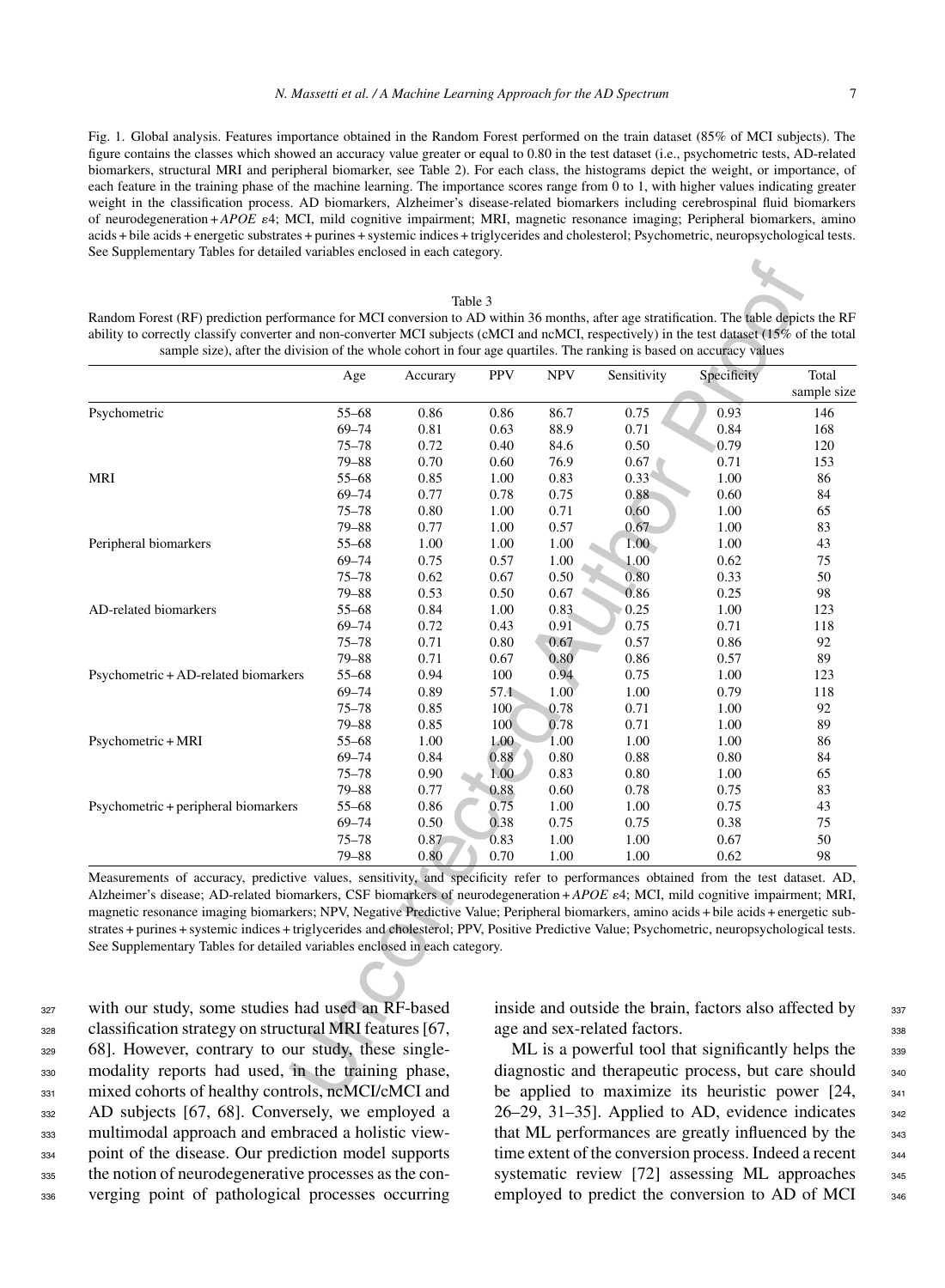

Fig. 2. Age stratification. Features importance for psychometric tests obtained in the Random Forest performed on the train dataset (85% of MCI subjects). The figure shows the results of the whole cohort stratification according to four age quartiles. For each age bracket, the histograms depict the weight, or importance, of the psychometric tests' features in the training phase of the machine learning. The importance scores range from 0 to 1, with higher values indicating greater weight in the classification process. See Supplementary Table 2 for detailed variables enclosed in the Psychometric category.

#### Table 4

Random Forest (RF) prediction performance for MCI conversion to AD within 36 months, after sex stratification. The table depicts the RF ability to correctly classify converter and non-converter MCI subjects (cMCI and ncMCI, respectively) in the test dataset (15% of the total sample size), after the division of the whole cohort in two groups (male and female subjects). The ranking is based on accuracy values

|                                      | <b>Sex</b> | Accuracy | <b>PPV</b> | <b>NPV</b> | Sensitivity | Specifity | Total<br>sample size |
|--------------------------------------|------------|----------|------------|------------|-------------|-----------|----------------------|
| Psychometric                         | Female     | 0.86     | 0.86       | 0.87       | 0.75        | 0.93      | 235                  |
|                                      | Male       | 0.81     | 0.63       | 0.89       | 0.71        | 0.84      | 352                  |
| MRI                                  | Female     | 0.79     | 0.57       | 0.92       | 0.80        | 0.79      | 121                  |
|                                      | Male       | 0.73     | 0.70       | 0.75       | 0.58        | 0.83      | 197                  |
| Peripheral biomarkers                | Female     | 0.73     | 0.71       | 1.00       | 1.00        | 0.20      | 96                   |
|                                      | Male       | 0.57     | 0.47       | 0.78       | 0.80        | 0.44      | 170                  |
| AD-related biomarkers                | Female     | 0.81     | 0.64       | 1.00       | 1.00        | 0.72      | 175                  |
|                                      | Male       | 0.79     | 0.83       | 0.77       | 0.62        | 0.91      | 247                  |
| Psychometric + AD-related biomarkers | Female     | 0.89     | 0.80       | 0.94       | 0.89        | 0.89      | 175                  |
|                                      | Male       | 0.87     | 0.92       | 0.84       | 0.75        | 0.95      | 247                  |
| Psychometric + MRI                   | Female     | 0.95     | 1.00       | 0.93       | 0.80        | 1.00      | 121                  |
|                                      | Male       | 0.80     | 0.73       | 0.87       | 0.85        | 0.76      | 197                  |
| Psychometric + Peripheral biomarkers | Female     | 0.87     | 0.83       | 1.00       | 1.00        | 0.60      | 96                   |
|                                      | Male       | 0.58     | 0.47       | 0.78       | 0.8         | 0.44      | 170                  |

Measurements of accuracy, predictive values, sensitivity, and specificity refer to performances obtained from the test dataset. AD, Alzheimer's disease; AD-related biomarkers, CSF biomarkers of neurodegeneration + *APOE* 4; MCI, mild cognitive impairment; MRI, magnetic resonance imaging biomarkers; NPV, Negative Predictive Value; Peripheral biomarkers, amino acids + bile acids + energetic substrates + purines + systemic indices + triglycerides and cholesterol; PPV, Positive Predictive Value; Psychometric, neuropsychological tests; See Supplementary Tables for detailed variables enclosed in each category.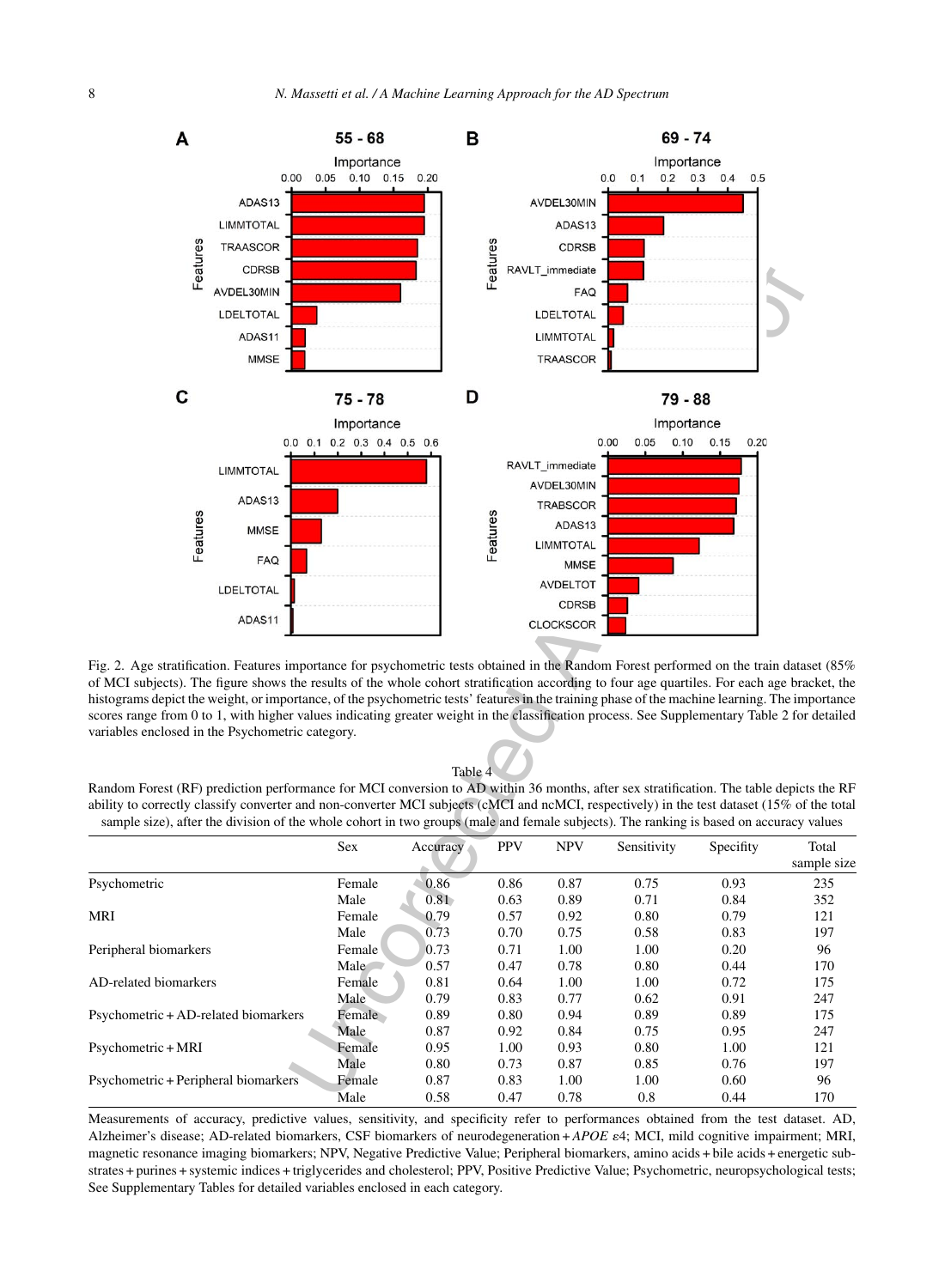

Fig. 3. Sex stratification. Features importance obtained in the Random Forest performed on the train dataset (85% of MCI subjects). The figure contains some classes shown in Table 4 (i.e., psychometric tests, structural MRI and peripheral biomarkers) which showed differences following sex stratification. For each class, the histograms depict the weight, or importance, of each feature in the training phase of the machine learning. The importance scores range from 0 to 1, with higher values indicating greater weight in the classification process. MCI, mild cognitive impairment; MRI, magnetic resonance imaging: Peripheral biomarkers, amino acids + bile acids + energetic substrates + purines + systemic indices + triglycerides and cholesterol; Psychometric, neuropsychological tests. See Supplementary Tables for detailed variables enclosed in each category.

 subjects indicates that optimal results can be pro- duced with the implementation of a 3-year follow-up. 349 The same review [72] suggested that the composition of the cohort should be carefully chosen accordingly to the ML-based approach that one is implementing.

<sup>352</sup> In the final analysis, we employed longitudinal data <sup>353</sup> to test the RF accuracy to predict AD progression, <sup>354</sup> taking advantage of a dataset of MCI patients not

previously used in the ML training phase. The 355 analysis did not consider possible confounders like  $356$ baseline comorbidities, ethnicity, lifestyle, living 357 environment (i.e., urban versus rural areas), gener-<br>sse ating accuracy bias. 359

Combining baseline psychometric variables and 360 AD-related biomarkers produced significant  $(> 0.85)$  361 accuracy (Table 2). Overall, "classic" AD biomarkers 362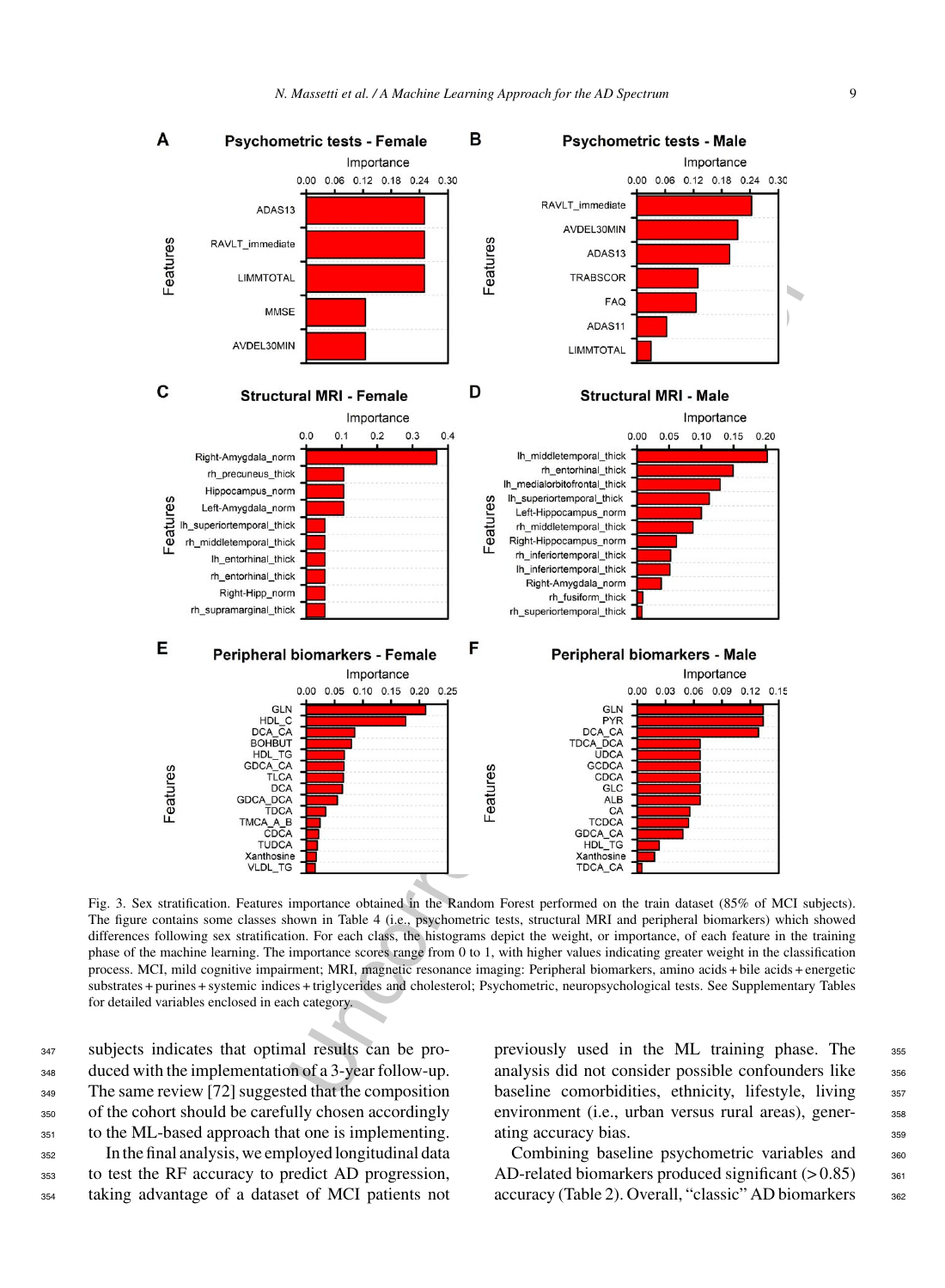(i.e., psychometric test scores, CSF levels of AD-related biomarkers + *APOE* status, and brain MRI data) were the most accurate predictors for conversion.

 Our RF-based approach indicated that, among psy- chometric data, verbal memory test scores, ADAS scales, and FAQ parameters were the most significant classifiers. It should be stressed that ADAS scales evaluate in great detail the overall cognitive status [73]. However, in routine clinical settings, the MMSE 373 is preferred to the ADAS13 or 11 tests. Surprisingly, 374 our RF found that MMSE scores were the least valu- able classifiers. MMSE became relevant only after the age stratification of the cohort (as shown by Fig. 2). The different predictive weights of the two tests can be explained by their distinct score struc- ture and overall purpose. The MMSE was created as an easy-to-use clinical tool, while the ADAS is more research-oriented [73]. The score range is also different, more granular (0–70 points) in the ADAS than the limited MMSE 30 points. Thus, the ADAS is more sensitive and specific and offers a more detailed scale of values to assess subtle cognitive abnormali-ties [74].

 Our RF fed with CSF biomarker values and MRI 388 data confirmed the higher relevance of the p-Tau/Aß ratio and levels of temporal lobe atrophy (Fig. 1). These results are in line with a large body of evi-391 dence supporting the temporal lobe's strategic role for memory-related tasks [75–78].

 Sex-related analysis revealed that data relative to the atrophy of the medial orbital cortex were helping the predictive process only for the male group, thereby suggesting the presence of sex-related differences in the regional trajectories of the neurode-generative processes [79, 80].

 The combination of peripheral biomarkers and psychometric measures showed the same predictive power of psychometric test scores alone but exhib- ited greater sensitivity and predictive values (both positive and negative). Thus, one can speculate that, in the future, a matrix of peripheral biomarkers and neuropsychological tests may be employed as a first- line practical and cost-efficient way to facilitate the diagnostic process of the early stages of the disease. Among all peripheral biomarkers, variations of lev- els of glutamine, purine, lipids, and BA were the most significant feature to help the RF-based deci- sion process (Fig. 1). The results are in accordance 412 with findings based on graph modeling that suggest that glutamine is a central hub of metabolic imbal-ance in the context of dementia [81, 82]. Normal

glutamate-glutamine cycling (GGC) plays a piv- <sup>415</sup> otal role in cognitive processes, as indicated by the <sup>416</sup> presence of severely disrupted memory processes in hepatic encephalopathy (where high ammonium levels interfere with astrocytic GGC) [83]. Altered 419 levels of glutamine have been frequently found in AD patients' serum and CSF  $[84, 85]$ . The reduced  $421$ activity of glutamine-synthase in AD patients has also  $_{422}$ been reported, a phenomenon deemed to impair the 423 glutamate conversion to glutamine  $[81, 82]$ . On a  $424$ speculative note, processes affecting glutamate accumulation in astrocytes  $[85]$  can concur to induce  $426$ AD-related excitotoxicity [86–89]. At the same time, the imbalance of the glutamate-glutamine cycle may impinge on other AD-related alterations like the impaired  $\gamma$ -aminobutyric acid (GABA) synthesis or  $430$ changes in anaplerotic reactions that generate mito- <sup>431</sup> chondrial bioenergetic dysfunctions [82]. <sup>432</sup>

rect the most signincant<br>and CM patients server the most CSH (84, 851). The reversion and CSH (84, 851), the reversion of each reported a phenomenon deemed by my overall cognitive status is located and particle and particl Lipid and energy-related dysmetabolism have also been previously reported in AD patients [36, 90–92]. Altered blood [93] and brain levels of BA [94] have been described. Interestingly, these metabolites were found to be highly relevant to drive our RF-based 437 predictive process. This intriguing finding is in line with a growing body of evidence supporting the 439 presence of a gut-brain connection in neurodegen- <sup>440</sup> eration  $[95-100]$  and the role played by the liver in  $441$ AD-related processes [96, 97]. The notion is also 442 supported by a recent study indicating the association between altered BA profiles with higher degrees of brain atrophy, brain hypometabolism (as assessed <sup>445</sup> by FDG-PET), and alterations of CSF AD-related 446 biomarkers in AD patients [93].

These findings also agree with a study in which 448 AD patients exhibited significantly low plasma levels of several medium-chain acylcarnitines [101]. These changes indicate underlying hepatic dysfunctions as <sup>451</sup> most of the fatty acid oxidation, the mechanism that regulates acylcarnitine production [102] is controlled by the liver. Defective hepatic fatty acid oxidation 454 impairs ketogenesis and produces lower levels of 455 plasma ketones [103]. As ketones are the brain's 456 energy substrates alternative to glucose, the impair-<br>457 ment of hepatic ketogenesis found in AD patients may exacerbate energetic brain deficits and be a critical 459 aggravating factor in the disease progression. Interestingly, in preclinical AD models as well as in MCI or AD patients, ketogenic diets and/or pharmacologic <sup>462</sup> manipulations set to favor ketogenesis have been 463 shown to improve cognitive performances  $[104-108]$ .  $464$ Given the high concentration of lipids within the 465 CNS and the role played by these molecules in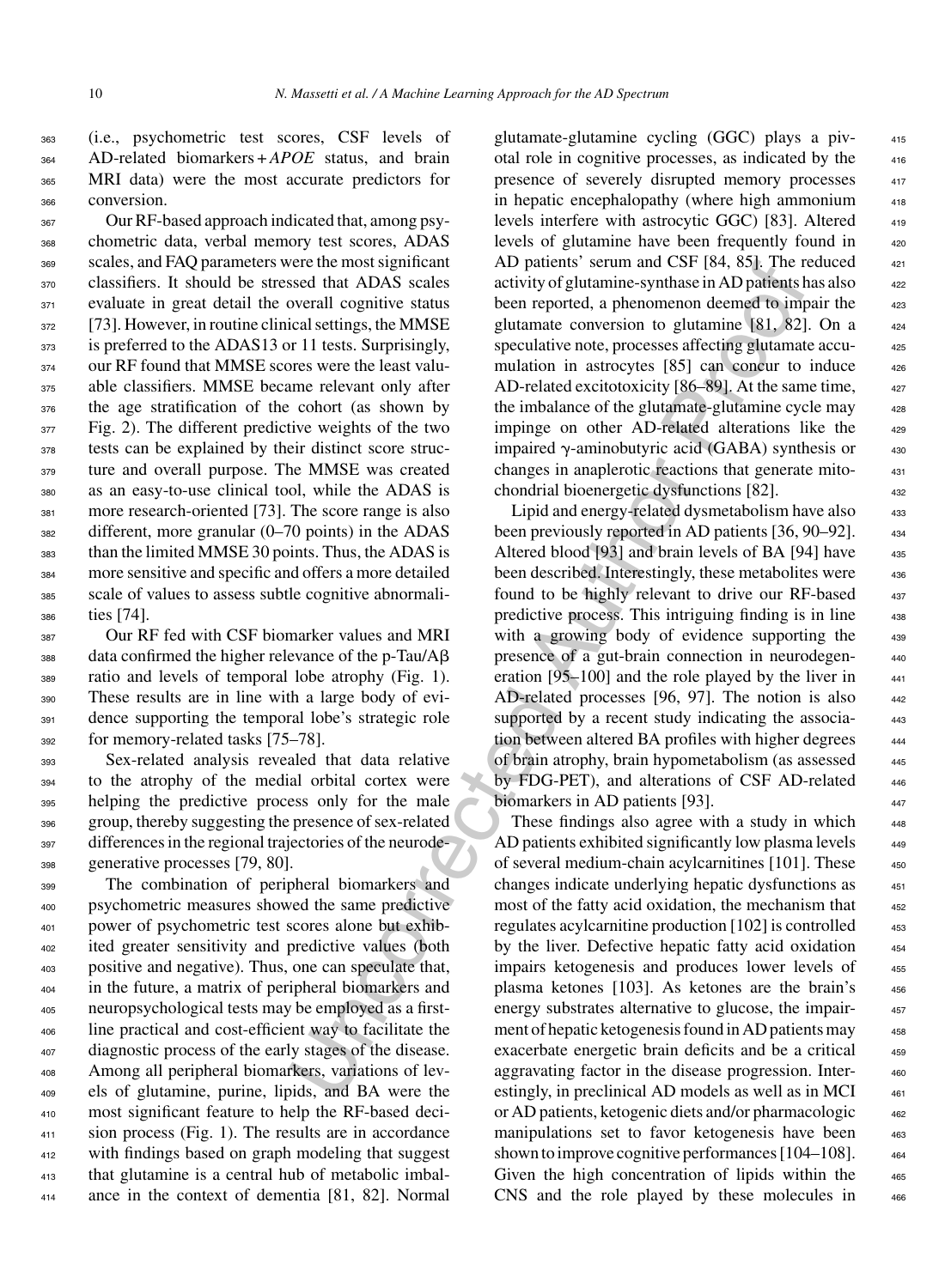several neurodegenerative disorders, including AD [109–114], lipidomic-based approaches are becom- ing diagnostic tools of great potential. In that regard, further research on the interplay between lipid dys- metabolism and dementia should carefully consider sex differences, an emerging and promising area of investigation [80].

 Little is known about the imbalance of the purine metabolic pathway in AD. A study indicated that compared to healthy subjects, AD patients exhibit increased serum levels of xanthosine. The study also found a significant correlation between high CSF levels of purine and t-tau [115]. Reduced levels of xanthosine have also been found in the entorhinal cortex of deceased AD patients [116].

 To better understand the role of different disease modulators along with aging, we stratified the cohort into four age brackets and performed an *ex-novo* RF analysis. We found that the accuracy of all the clas-sifiers was better in younger patients (Table 3).

 These results support the notion that cognitive impairment in older patients results from the patho- logical convergence of multiple intermingled factors [117, 118].

 Also, it should be emphasized that lipids acting as energy substrates may differently affect the fuel economy of the brain accordingly with pre-existing comorbidity (diabetes, metabolic syndrome, etc.). Thus, a current limitation of our study is the lack of information on such comorbidity in the investi- gated study subjects. Nevertheless, our results align with the general view that energetic changes are criti- cal early biomarkers of the MCI-AD continuum even before the deposition of A $\beta$  and expression of the cognitive decline [119, 120].

 Finally, intriguing findings were generated in an RF analysis applied after dividing the cohort accord- ing to sex. Predictive performances were better in female patients (Table 4), and the most strik- ing differences concerned the implementation of peripheral biomarkers (ACC = 0.73 for females ver- sus 0.57 for males). In that respect, differences related to HDL cholesterol levels were more rel- evant to help the prediction process in women. A potential limitation concerns differences in RF performances in the female sub-cohort. The better output in this group could be partially justified by the difference, when compared to males, in sam- ple size and conversion rates per age bracket. These results nevertheless support the research endeavor on sex-related neurobiology of neurodegeneration [79, 80].

## **CONCLUSIONS** <sup>518</sup>

 $AD$  is a complex and multifactorial condition.  $519$ The characterization of patients in a prodromal stage  $\frac{520}{20}$ of the disease like MCI represents a challenge for  $521$ biomedical research and unmet clinical and therapeutic needs.

A monumental effort in financial and human 524 resources has been employed to reduce these aggregated proteins in the past thirty years. The rationale  $526$ behind this strategy is that protein deposits are "toxic"  $\frac{1}{27}$ and their physical disaggregation halts the neurode-<br>s28 generative progression [121]. Except for a few highly  $_{529}$ debated clinical trials, the strategy has failed, thereby  $\frac{530}{530}$ casting some fundamental doubts on the construct's  $\frac{531}{531}$ validity  $[122-126]$ .

Our study, based on a multimodal approach, provides support for a holistic viewpoint of the disease.  $534$ The valuable performance of our prediction model  $\frac{1}{535}$ supports the notion of neurodegenerative processes as 536 the converging point of pathological processes occur-<br>537 ring inside and outside the brain that are also affected  $\frac{1}{536}$ by age and sex-related factors.

ML techniques and big-data analysis can help  $_{540}$ identify novel and unexpected disease features 541 and escape the dogmatic loop we are currently 542 entrapped. For instance, a surprising finding of our 543 study concerns the importance of peripheral biomarkers.

This set of combined systemic alterations is the 546 gateway to precision medicine and offers fertile 547 ground for innovative research. Precision medicine, <sub>548</sub> systems medicine, and network-based approaches are  $549$ in a position to generate tailored diagnoses, predict  $550$ disease risks, and produce customized treatments that  $_{551}$ maximize safety and efficacy  $[43, 46, 79, 117, 118,$   $552$  $127$ ].

mbalance of the purine<br>
increases his been denoted Authorical and<br>
A study indicates that resources has been employed to reduce these<br>
informing SS, AD patients exhibit resources has been employed to reduce the<br>
and the p Finally, a word of caution is needed when rest-<br>554 ing many diagnostic hopes in implementing AI-based  $555$ approaches. A bottleneck in using many clinical 556 parameters to be fed into ML is that most are phe-<br><sub>557</sub> notypic features with no precise alignment with 558 underlying biology. Indeed, as recently suggested 559 [128, 129], clinical phenotypes are considered the  $\frac{560}{250}$ phenotypical mirror of distinct, specific, and unique 561 underlying biological features. We believe that a 562 reverse order of development and a switch from 563 phenotypes to biotypes is required in precision 564 medicine-based approaches to neurodegenerative <sub>565</sub> conditions [129]. Indeed, AI-driven strategies may 566 greatly help shift the attention from phenotypes to  $567$ the importance of individualized biotypes.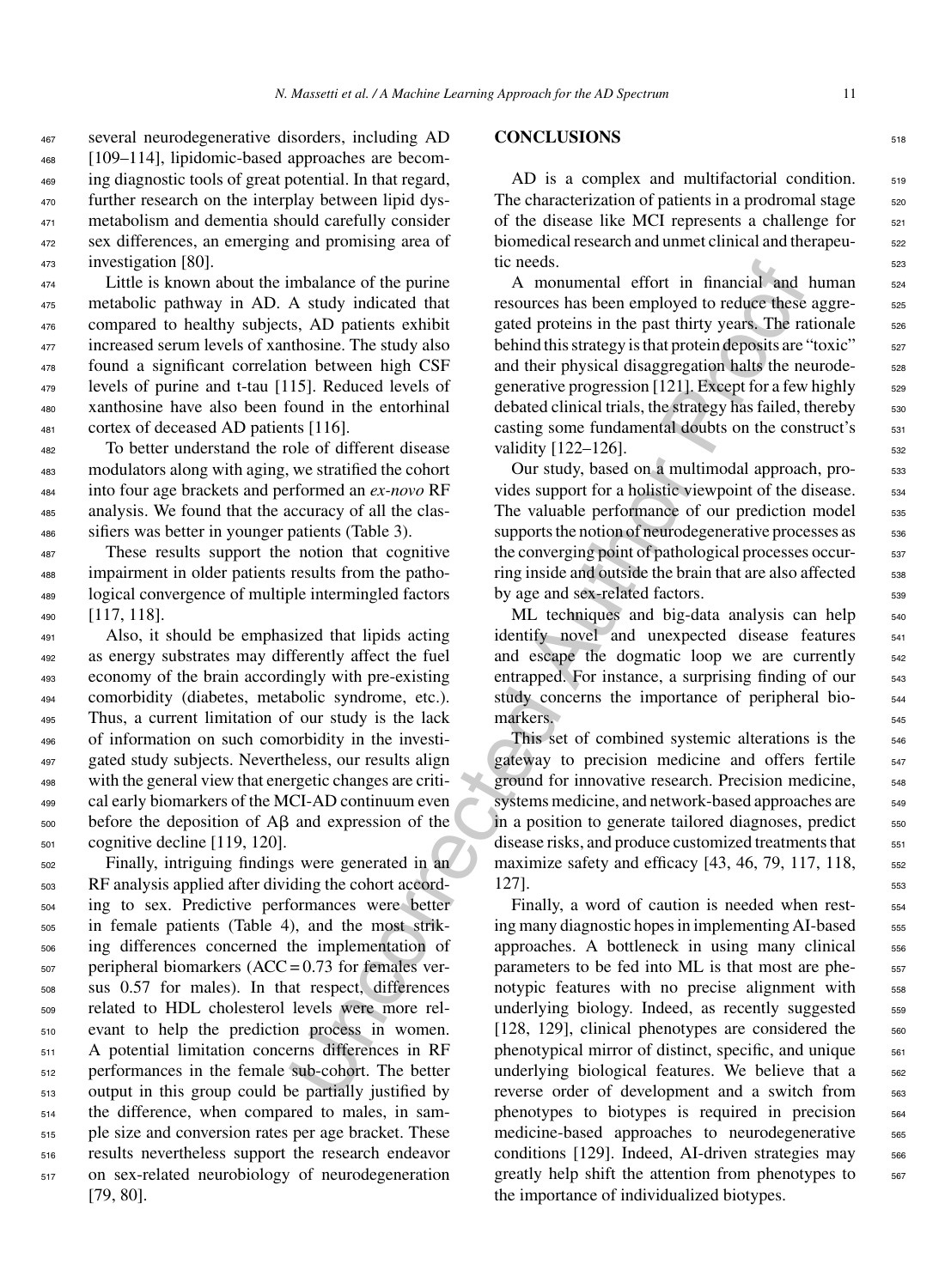<sup>568</sup> In that vein, we hope our study helps further <sup>569</sup> explore ML-based models set to unravel the complex-<sup>570</sup> ity of neurodegenerative processes and dementia.

### <sup>571</sup> **ACKNOWLEDGMENTS**

 The study was funded by the Alzheimer's Associ- ation Part the Cloud: Translational Research Funding for Alzheimer's Disease (PTC) PTC-19-602325 and the Alzheimer's Association - GAAIN Exploration to Evaluate Novel Alzheimer's Queries (GEENA-Q-<sup>577</sup> 19-596282) (SLS). AG is supported by the European Union's Horizon 2020 Research and Innovation Program under the Marie Skłodowska-Curie grant agreement iMIND—No. 841665.

**Example 18 Solution** SUPPLEMENTARY MATERIAL Spin and Research Funding The supplementary material is available<br>
C, PTC-19-602325 and<br>
C, PTC-19-602325 and<br>
C, PTC-19-602325 and<br>
electronic version of this article: https:/ Data collection and sharing for this project was funded by the Alzheimer's Disease Neuroimag- ing Initiative (ADNI) (National Institutes of Health Grant U01 AG024904) and DOD ADNI (Department of Defense award number W81XWH-12-2-0012). ADNI is funded by the National Institute on Aging, the National Institute of Biomedical Imaging and Bioengineering, and through generous contributions from the following: AbbVie, Alzheimer's Asso- ciation; Alzheimer's Drug Discovery Foundation; Araclon Biotech; BioClinica, Inc.; Biogen; Bristol- Myers Squibb Company; CereSpir, Inc.; Cogstate; Eisai Inc.; Elan Pharmaceuticals, Inc.; Eli Lilly and Company; EuroImmun; F. Hoffmann-La Roche Ltd and its affiliated company Genentech, Inc.; Fujire- bio; GE Healthcare; IXICO Ltd.; Janssen Alzheimer Immunotherapy Research & Development, LLC.; Johnson & Johnson Pharmaceutical Research & Development LLC.; Lumosity; Lundbeck; Merck & Co., Inc.; Meso Scale Diagnostics, LLC.; Neu- roRx Research; Neurotrack Technologies; Novartis Pharmaceuticals Corporation; Pfizer Inc.; Piramal Imaging; Servier; Takeda Pharmaceutical Company; and Transition Therapeutics. The Canadian Institutes of Health Research is providing funds to support ADNI clinical sites in Canada. Private sector con- tributions are facilitated by the Foundation for the National Institutes of Health (http://www.fnih.org). The grantee organization is the Northern Califor- nia Institute for Research and Education, and the study is coordinated by the Alzheimer's Therapeu- tic Research Institute at the University of Southern California. ADNI data are disseminated by the Lab- oratory for Neuro Imaging at the University of Southern California. Data collection and sharing for this project was also funded by the Alzheimer's

Disease Metabolomics Consortium (National Insti- 617 tute on Aging R01AG046171, RF1AG051550 and  $618$ 3U01AG024904-09S4).] 619

Authors' disclosures available online [\(https://](https://www.j-alz.com/manuscript-disclosures/21-0573r2) 620 www.j-alz.com/manuscript-disclosures/21-0573r2). 621

#### **SUPPLEMENTARY MATERIAL**  $\begin{bmatrix} 0 & 0 \\ 0 & 0 \end{bmatrix}$

The supplementary material is available in the  $623$ electronic version of this article: [https://dx.doi.org/](https://dx.doi.org/10.3233/JAD-210573) 624 10.3233/JAD-210573. 625

**REFERENCES** 626

- [1] Arvanitakis Z, Shah RC, Bennett DA (2019) Diagnosis and 627 management of dementia: review. *JAMA* 322, 1589–1599. 628
- [2] Hadjichrysanthou C, Evans S, Bajaj S, Siakallis LC, <sup>629</sup> McRae-McKee K, de Wolf F, Anderson RM, Alzheimer's 630 Disease Neuroimaging Initiative (2020) The dynamics of 631 biomarkers across the clinical spectrum of Alzheimer's 632 disease. *Alzheimers Res Ther* **12**, 74. 633
- [3] Gordon BA, Blazey TM, Su Y, Hari-Raj A, Dincer A, Flo- <sup>634</sup> res S, Christensen J, McDade E, Wang G, Xiong C, Cairns 635 NJ, Hassenstab J, Marcus DS, Fagan AM, Jack CR, Horn- <sup>636</sup> beck RC, Paumier KL, Ances BM, Berman SB, Brickman 637 AM, Cash DM, Chhatwal JP, Correia S, Förster S, Fox 638 NC, Graff-Radford NR, la Fougère C, Levin J, Masters 639 CL, Rossor MN, Salloway S, Saykin AJ, Schofield PR, 640 Thompson PM, Weiner MM, Holtzman DM, Raichle ME, 641 Morris JC, Bateman RJ, Benzinger TLS (2018) Spatial 642 patterns of neuroimaging biomarker change in individu- <sup>643</sup> als from families with autosomal dominant Alzheimer's 644 disease: a longitudinal study. *Lancet Neurol* **17**, 241–250. <sup>645</sup>
- [4] McDade E, Wang G, Gordon BA, Hassenstab J, Benzinger 646 TLS, Buckles V, Fagan AM, Holtzman DM, Cairns NJ, 647 Goate AM, Marcus DS, Morris JC, Paumier K, Xiong C, 648 Allegri R, Berman SB, Klunk W, Noble J, Ringman J, 649 Ghetti B, Farlow M, Sperling RA, Chhatwal J, Salloway 650 S, Graff-Radford NR, Schofield PR, Masters C, Rossor 651 MN, Fox NC, Levin J, Jucker M, Bateman RJ, Domi- <sup>652</sup> nantly Inherited Alzheimer Network (2018) Longitudinal 653 cognitive and biomarker changes in dominantly inherited <sup>654</sup> Alzheimer disease. *Neurology* **91**, e1295-e1306. <sup>655</sup>
- [5] Petersen RC, Smith GE, Waring SC, Ivnik RJ, Tangalos 656 EG, Kokmen E (1999) Mild cognitive impairment. *Arch* 657 *Neurol* **56**, 303. <sup>658</sup>
- [6] Albert MS, DeKosky ST, Dickson D, Dubois B, Feld- 659 man HH, Fox NC, Gamst A, Holtzman DM, Jagust 660 WJ, Petersen RC, Snyder PJ, Carrillo MC, Thies B, 661 Phelps CH (2011) The diagnosis of mild cognitive impair-<br>662 ment due to Alzheimer's disease: recommendations from 663 the National Institute on Aging-Alzheimer's Association 664 workgroups on diagnostic guidelines for Alzheimer's disease. *Alzheimers Dement* **7**, 270–279. <sup>666</sup>
- [7] Mintun MA, Lo AC, Duggan Evans C, Wessels AM, 667 Ardayfio PA, Andersen SW, Shcherbinin S, Sparks J, Sims 668 JR, Brys M, Apostolova LG, Salloway SP, Skovronsky 669 DM (2021) Donanemab in early Alzheimer's disease. *N* 670 *Engl J Med* 384, 1691–1704. 671
- Swanson CJ, Zhang Y, Dhadda S, Wang J, Kaplow J, 672 Lai RYK, Lannfelt L, Bradley H, Rabe M, Koyama A, 673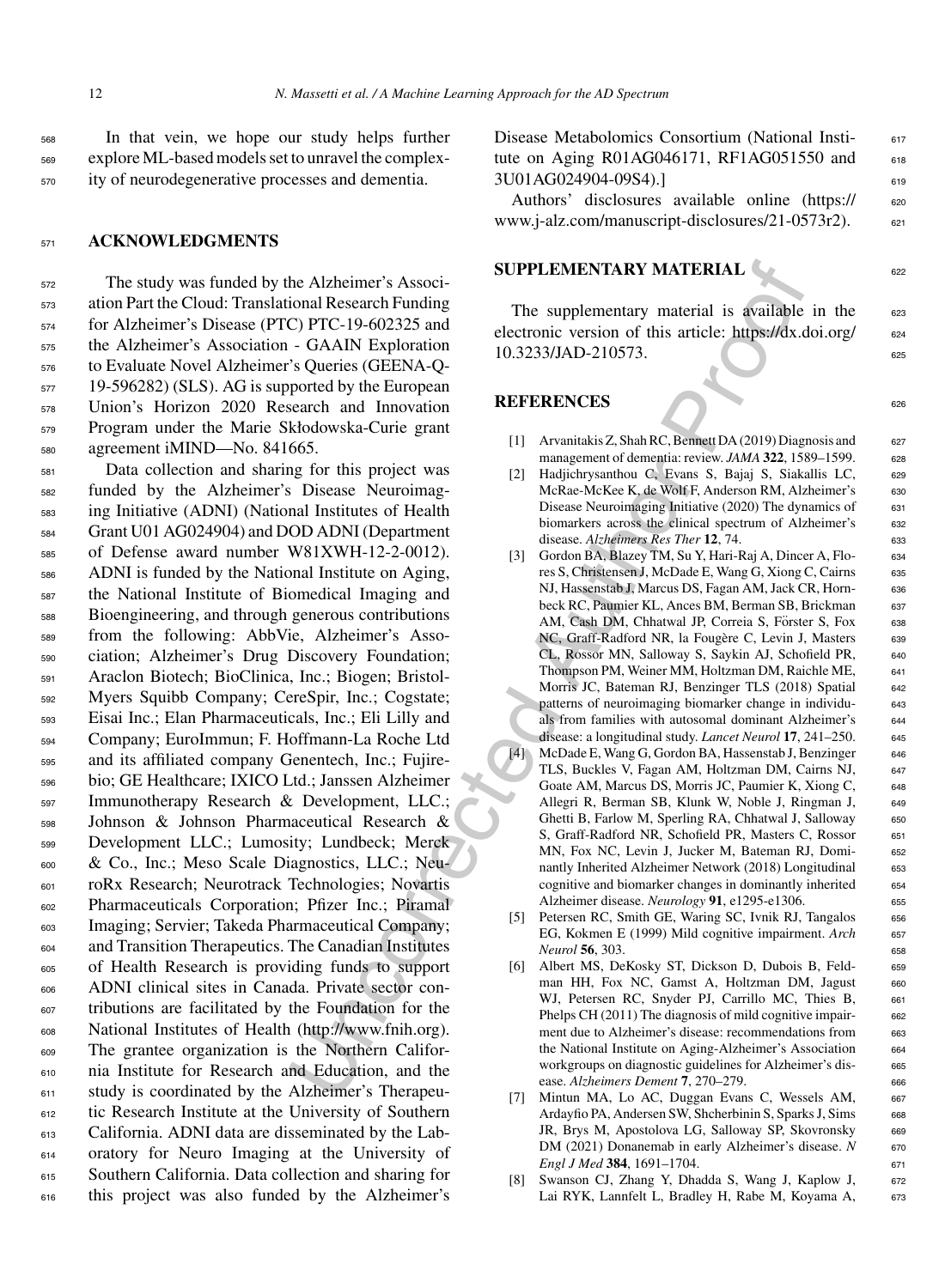- <sup>679</sup> [9] Sevigny J, Chiao P, Bussiere T, Weinreb PH, Williams ` <sup>680</sup> L, Maier M, Dunstan R, Salloway S, Chen T, Ling Y, <sup>681</sup> O'Gorman J, Qian F, Arastu M, Li M, Chollate S, Bren-<sup>682</sup> nan MS, Quintero-Monzon O, Scannevin RH, Arnold HM, <sup>683</sup> Engber T, Rhodes K, Ferrero J, Hang Y, Mikulskis A, <sup>684</sup> Grimm J, Hock C, Nitsch RM, Sandrock A (2016) The 685 antibody aducanumab reduces Aβ plaques in Alzheimer's <sup>686</sup> disease. *Nature* **537**, 50–56.
- <sup>687</sup> [10] Kuller LH, Lopez OL (2021) ENGAGE and EMERGE: <sup>688</sup> Truth and consequences? *Alzheimers Dement* **17**, <sup>689</sup> 692–695.
- <sup>690</sup> [11] Musiek ES, Morris JC (2021) Possible consequences of <sup>691</sup> the approval of a disease-modifying therapy for Alzheimer <sup>692</sup> disease. *JAMA Neurol* **78**, 141–142.
- <sup>693</sup> [12] Rabinovici GD (2021) Controversy and progress in <sup>694</sup> Alzheimer's disease - FDA approval of Aducanumab. *N* <sup>695</sup> *Engl J Med* **385**, 771–774.
- <sup>696</sup> [13] Rakesh G, Szabo ST, Alexopoulos GS, Zannas AS (2017) <sup>697</sup> Strategies for dementia prevention: latest evidence and <sup>698</sup> implications. *Ther Adv Chronic Dis* **8**, 121–136.
- <sup>699</sup> [14] Livingston G, Huntley J, Sommerlad A, Ames D, Bal-<sup>700</sup> lard C, Banerjee S, Brayne C, Burns A, Cohen-Mansfield <sup>701</sup> J, Cooper C, Costafreda SG, Dias A, Fox N, Gitlin LN, <sup>702</sup> Howard R, Kales HC, Kivimaki M, Larson EB, Ogunniyi ¨ <sup>703</sup> A, Orgeta V, Ritchie K, Rockwood K, Sampson EL, Samus <sup>704</sup> Q, Schneider LS, Selbæk G, Teri L, Mukadam N (2020) <sup>705</sup> Dementia prevention, intervention, and care: 2020 report <sup>706</sup> of the Lancet Commission. *Lancet* **396**, 413–446.
- <sup>707</sup> [15] Wu Y-T, Beiser AS, Breteler MMB, Fratiglioni L, Helmer <sup>708</sup> C, Hendrie HC, Honda H, Ikram MA, Langa KM, Lobo 709 A, Matthews FE, Ohara T, Pérès K, Qiu C, Seshadri S,  $710$  Sjölund B-M, Skoog I, Brayne C (2017) The changing <sup>711</sup> prevalence and incidence of dementia over time — current <sup>712</sup> evidence. *Nat Rev Neurol* **13**, 327–339.
- <sup>713</sup> [16] Brem A-K, Sensi SL (2018) Towards combinatorial <sup>714</sup> approaches for preserving cognitive fitness in aging. <sup>715</sup> *Trends Neurosci* **41**, 885–897.
- <sup>716</sup> [17] Kivipelto M, Mangialasche F, Ngandu T (2018) Lifestyle <sup>717</sup> interventions to prevent cognitive impairment, dementia <sup>718</sup> and Alzheimer disease. *Nat Rev Neurol* **14**, 653–666.
- <sup>719</sup> [18] Ngandu T, Lehtisalo J, Solomon A, Levalahti E, Ahtilu- ¨ 720 oto S, Antikainen R, Bäckman L, Hänninen T, Jula A, 721 Laatikainen T, Lindström J, Mangialasche F, Paajanen <sup>722</sup> T, Pajala S, Peltonen M, Rauramaa R, Stigsdotter-Neely <sup>723</sup> A, Strandberg T, Tuomilehto J, Soininen H, Kivipelto M <sup>724</sup> (2015) A 2 year multidomain intervention of diet, exercise, <sup>725</sup> cognitive training, and vascular risk monitoring versus <sup>726</sup> control to prevent cognitive decline in at-risk elderly peo-<sup>727</sup> ple (FINGER): a randomised controlled trial. *Lancet* **385**, <sup>728</sup> 2255–2263.
- <sup>729</sup> [19] Fratiglioni L, Paillard-Borg S, Winblad B (2004) An active <sup>730</sup> and socially integrated lifestyle in late life might protect <sup>731</sup> against dementia. *Lancet Neurol* **3**, 343–353.
- <sup>732</sup> [20] Delli Pizzi S, Granzotto A, Bomba M, Frazzini V, Onofrj <sup>733</sup> M, Sensi SL (2020) Acting before; a combined strategy <sup>734</sup> to counteract the onset and progression of dementia. *Curr* <sup>735</sup> *Alzheimer Res* **17**, 790–804.
- <sup>736</sup> [21] Pieramico V, Esposito R, Sensi F, Cilli F, Mantini D, <sup>737</sup> Mattei PA, Frazzini V, Ciavardelli D, Gatta V, Ferretti <sup>738</sup> A, Romani GL, Sensi SL (2012) Combination training

in aging individuals modifies functional connectivity and  $\frac{739}{2}$ cognition, and is potentially affected by dopamine-related 740 genes. *PLoS One* **7**, e43901. <sup>741</sup>

- [22] Jack CRJ, Bennett DA, Blennow K, Carrillo MC, Dunn 742 B, Haeberlein SB, Holtzman DM, Jagust W, Jessen F, 743 Karlawish J, Liu E, Molinuevo JL, Montine T, Phelps C,  $\frac{744}{2}$ Rankin KP, Rowe CC, Scheltens P, Siemers E, Snyder HM, <sup>745</sup> Sperling R (2018) NIA-AA Research Framework: Toward 746 a biological definition of Alzheimer's disease. *Alzheimers* <sup>747</sup> *Dement* **14**, 535–562. <sup>748</sup>
- [23] Van Calster B, Wynants L (2019) Machine learning in 749 medicine. *N Engl J Med* 380, 2588. 750
- [24] Beam AL, Kohane IS (2018) Big data and machine learn- 751 ing in health care. *JAMA* **319**, 1317. <sup>752</sup>
- [25] Kononenko I (2001) Machine learning for medical diag- 753 nosis: history, state of the art and perspective. *Artif Intell* <sup>754</sup> *Med* **23**, 89–109. <sup>755</sup>
- [26] Castellazzi G, Cuzzoni MG, Cotta Ramusino M, Mar- <sup>756</sup> tinelli D, Denaro F, Ricciardi A, Vitali P, Anzalone N, 757 Bernini S, Palesi F, Sinforiani E, Costa A, Micieli G, 758 D'Angelo E, Magenes G, Gandini Wheeler-Kingshott 759 CAM (2020) A machine learning approach for the differential diagnosis of Alzheimer and vascular dementia <sup>761</sup> fed by MRI selected features. *Front Neuroinform* **14**, 25. <sup>762</sup>
- [27] Long X, Chen L, Jiang C, Zhang L (2017) Prediction and 763 classification of Alzheimer disease based on quantification 764 of MRI deformation. *PLoS One* **12**, e0173372. <sup>765</sup>
- [28] Dallora AL, Eivazzadeh S, Mendes E, Berglund J, Ander- 766 berg P (2017) Machine learning and microsimulation 767 techniques on the prognosis of dementia: A systematic 768 literature review. *PLoS One* **12**, e0179804. <sup>769</sup>
- [29] Pellegrini E, Ballerini L, Hernandez M del CV, Chappell  $\qquad \qquad$  770 FM, González-Castro V, Anblagan D, Danso S, Muñoz- 771 Maniega S, Job D, Pernet C, Mair G, MacGillivray TJ, 772 Trucco E, Wardlaw JM (2018) Machine learning of neu-<br>  $773$ roimaging for assisted diagnosis of cognitive impairment  $\frac{774}{2}$ and dementia: A systematic review. *Alzheimers Dement* 775 *(Amst)* **10**, 519–535. <sup>776</sup>
- [30] Delli Pizzi S, Punzi M, Sensi SL (2019) Functional <sup>777</sup> signature of conversion of patients with mild cognitive 778 impairment. *Neurobiol Aging* **74**, 21–37.
- [31] Lee G, Nho K, Kang B, Sohn K-A, Kim D (2019) Predict- 780 ing Alzheimer's disease progression using multi-modal <sup>781</sup> deep learning approach. *Sci Rep* 9, 1952.
- Continential Randolf Histophony (18) (and the state and the state and the state and the state and the state and the state and the state and the state and the state and the state and the state and the state and the state a [32] Young AL, Marinescu R V., Oxtoby NP, Bocchetta M, 783 Yong K, Firth NC, Cash DM, Thomas DL, Dick KM, Cardoso J, van Swieten J, Borroni B, Galimberti D, Masellis 785 M, Tartaglia MC, Rowe JB, Graff C, Tagliavini F, Frisoni 786 GB, Laforce R, Finger E, de Mendonça A, Sorbi S, Warren 787 JD, Crutch S, Fox NC, Ourselin S, Schott JM, Rohrer JD, 788 Alexander DC (2018) Uncovering the heterogeneity and 789 temporal complexity of neurodegenerative diseases with 790 Subtype and Stage Inference. *Nat Commun* 9, 4273.
	- [33] Bhagwat N, Viviano JD, Voineskos AN, Chakravarty MM 792 (2018) Modeling and prediction of clinical symptom tra- <sup>793</sup> jectories in Alzheimer's disease using longitudinal data. 794 *PLOS Comput Biol* **14**, e1006376. <sup>795</sup>
	- [34] Casanova R, Hsu F-C, Sink KM, Rapp SR, Williamson 796 JD, Resnick SM, Espeland MA (2013) Alzheimer's dis- <sup>797</sup> ease risk assessment using large-scale machine learning 798 methods. *PLoS One* **8**, e77949. <sup>799</sup>
	- [35] Grassi M, Perna G, Caldirola D, Schruers K, Duara R, 800 Loewenstein DA (2018) A clinically-translatable machine 801 learning algorithm for the prediction of Alzheimer's disease conversion in individuals with mild and premild 803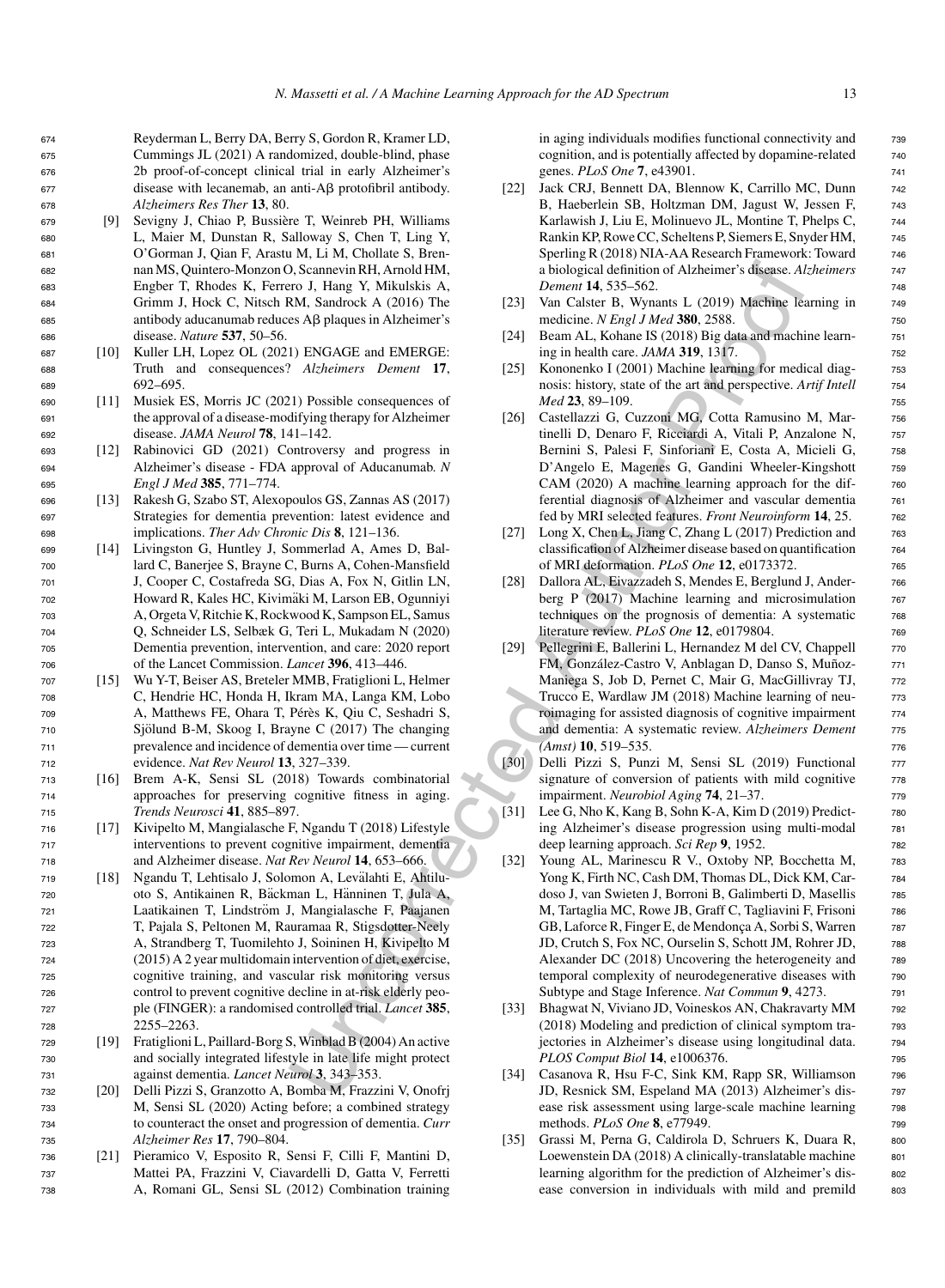<sup>804</sup> cognitive impairment. *J Alzheimers Dis* **61**, 1555– <sup>805</sup> 1573.

- 806 [36] Gamberger D, Lavrač N, Srivatsa S, Tanzi RE, <sup>807</sup> Doraiswamy PM (2017) Identification of clusters of rapid and slow decliners among subjects at risk for Alzheimer's <sup>809</sup> disease. *Sci Rep* **7**, 6763.
- <sup>810</sup> [37] Schindler SE, Bateman RJ (2021) Combining blood-based <sup>811</sup> biomarkers to predict risk for Alzheimer's disease demen-<sup>812</sup> tia. *Nat Aging* **1**, 26–28.
- <sup>813</sup> [38] Palmqvist S, Janelidze S, Quiroz YT, Zetterberg H, Lopera <sup>814</sup> F, Stomrud E, Su Y, Chen Y, Serrano GE, Leuzy A, <sup>815</sup> Mattsson-Carlgren N, Strandberg O, Smith R, Villegas <sup>816</sup> A, Sepulveda-Falla D, Chai X, Proctor NK, Beach TG, <sup>817</sup> Blennow K, Dage JL, Reiman EM, Hansson O (2020) <sup>818</sup> Discriminative accuracy of plasma phospho-tau217 for <sup>819</sup> Alzheimer disease vs other neurodegenerative disorders. <sup>820</sup> *JAMA* **324**, 772.
- <sup>821</sup> [39] Mielke MM, Hagen CE, Xu J, Chai X, Vemuri P, Lowe <sup>822</sup> VJ, Airey DC, Knopman DS, Roberts RO, Machulda <sup>823</sup> MM, Jack CRJ, Petersen RC, Dage JL (2018) Plasma <sup>824</sup> phospho-tau181 increases with Alzheimer's disease <sup>825</sup> clinical severity and is associated with tau- and amyloid-<sup>826</sup> positron emission tomography. *Alzheimers Dement* **14**, 827 989-997
- <sup>828</sup> [40] Janelidze S, Mattsson N, Palmqvist S, Smith R, Beach <sup>829</sup> TG, Serrano GE, Chai X, Proctor NK, Eichenlaub U, <sup>830</sup> Zetterberg H, Blennow K, Reiman EM, Stomrud E, Dage <sup>831</sup> JL, Hansson O (2020) Plasma P-tau181 in Alzheimer's <sup>832</sup> disease: relationship to other biomarkers, differential diag-<sup>833</sup> nosis, neuropathology and longitudinal progression to <sup>834</sup> Alzheimer's dementia. *Nat Med* **26**, 379–386.
- 835 [41] Barabási A-L, Gulbahce N, Loscalzo J (2011) Network <sup>836</sup> medicine: a network-based approach to human disease. <sup>837</sup> *Nat Rev Genet* **12**, 56–68.
- 838 [42] Orešič M, Lötjönen J, Soininen H (2010) Systems <sup>839</sup> medicine and the integration of bioinformatic tools for the <sup>840</sup> diagnosis of Alzheimer's disease. *Genome Med* **2**, 83.
- iro YT, Zenteherg H, Lopen<br>
16. Tilehokum (S. Melion Elio. China) (S. Melion Elio. China) N, Care Moham (C. Heather N, Koreaco China) N, Theoret R, Lopen N, Dente China) (1932) Neural China (China (S. Melion Authoritics) <sup>841</sup> [43] Hampel H, Toschi N, Babiloni C, Baldacci F, Black KL, <sup>842</sup> Bokde ALW, Bun RS, Cacciola F, Cavedo E, Chiesa PA, <sup>843</sup> Colliot O, Coman C-M, Dubois B, Duggento A, Durrle-<sup>844</sup> man S, Ferretti M-T, George N, Genthon R, Habert M-O, <sup>845</sup> Herholz K, Koronyo Y, Koronyo-Hamaoui M, Lamari F, 846 Langevin T, Lehéricy S, Lorenceau J, Neri C, Nisticò R, <sup>847</sup> Nyasse-Messene F, Ritchie C, Rossi S, Santarnecchi E, <sup>848</sup> Sporns O, Verdooner SR, Vergallo A, Villain N, Younesi E, <sup>849</sup> Garaci F, Lista S (2018) Revolution of Alzheimer precision <sup>850</sup> neurology. Passageway of systems biology and neurophys-<sup>851</sup> iology. *J Alzheimers Dis* **64**, S47–S105.
- <sup>852</sup> [44] Lee LY-H, Loscalzo J (2019) Network medicine in patho-<sup>853</sup> biology. *Am J Pathol* **189**, 1311–1326.
- <sup>854</sup> [45] Herrup K (2010) Reimagining Alzheimer's disease–an <sup>855</sup> age-based hypothesis. *J Neurosci* **30**, 16755–16762.
- <sup>856</sup> [46] Espay AJ, Brundin P, Lang AE (2017) Precision medicine <sup>857</sup> for disease modification in Parkinson disease. *Nat Rev* <sup>858</sup> *Neurol* **13**, 119–126.
- <sup>859</sup> [47] Breiman L (2001) Random forests. *Mach Learn* **45**, 5–32.
- <sup>860</sup> [48] Fischer P, Jungwirth S, Zehetmayer S, Weissgram S, <sup>861</sup> Hoenigschnabl S, Gelpi E, Krampla W, Tragl KH (2007) <sup>862</sup> Conversion from subtypes of mild cognitive impairment <sup>863</sup> to Alzheimer dementia. *Neurology* **68**, 288–291.
- <sup>864</sup> [49] Mohs RC, Cohen L (1988) Alzheimer's Disease Assess-<sup>865</sup> ment Scale (ADAS). *Psychopharmacol Bull* **24**, 627–8.
- <sup>866</sup> [50] Mohs RC, Knopman D, Petersen RC, Ferris SH, Ernesto <sup>867</sup> C, Grundman M, Sano M, Bieliauskas L, Geldmacher <sup>868</sup> D, Clark C, Thai LJ (1997) Development of cognitive

instruments for use in clinical trials of antidementia drugs. 869 *Alzheimer Dis Assoc Disord* **11**, 13–21. <sup>870</sup>

- [51] Folstein MF, Folstein SE, McHugh PR (1975) "Mini- <sup>871</sup> mental state." *J Psychiatr Res* **12**, 189–198. <sup>872</sup>
- [52] Kaplan E, Goodglass H, Weintraub S, Goodglass HE, 873 Goodglass HWS (1983) *Boston naming test*, Lea & 874 Febiger, Philadelphia. 875
- [53] Moms JC, Heyman A, Mohs RC, Hughes JP, van Belle 876 G, Fillenbaum G, Mellits ED, Clark C (1989) The Con- <sup>877</sup> sortium to Establish a Registry for Alzheimer's Disease 878 (CERAD). Part I. Clinical and neuropsychological asses-<br>879 ment of Alzheimer's disease. *Neurology* 39, 1159–1159. 880
- [54] Pfeffer RI, Kurosaki TT, Harrah CH, Chance JM, Filos S 881 (1982) Measurement of functional activities in older adults <sup>882</sup> in the community. *J Gerontol* **37**, 323–329. <sup>883</sup>
- [55] Rey A (1964) *L*'*examen clinique en psychologie. [The* <sup>884</sup> *clinical examination in psychology.]*. <sup>885</sup>
- [56] Wechsler D (1997) *WAIS-III: Wechsler Adult Intelligence* 886 *Scale (3rd ed.) Administration and scoring manual*. <sup>887</sup>
- [57] Spreen O, Strauss E (1998) A compendium of neuropsy- 888 chological tests: Administration, norms and commentary 889 (2nd ed.). Oxford University Press, New York. 890
- [58] Nishiwaki Y (2004) Validity of the Clock-Drawing Test 891 as a screening tool for cognitive impairment in the elderly. 892 *Am J Epidemiol* **160**, 797–807. <sup>893</sup>
- [59] Tractenberg RE, Schafer K, Morris JC (2001) Inter-<br>894 observer disagreements on clinical dementia rating 895 assessment: interpretation and implications for training. 896 *Alzheimer Dis Assoc Disord* **15**, 155–161. <sup>897</sup>
- [60] Blacker D, Haines JL, Rodes L, Terwedow H, Go RCP, 898 Harrell LE, Perry RT, Bassett SS, Chase G, Meyers D, 899 Albert MS, Tanzi R  $(1997)$  ApoE-4 and age at onset of  $900$ Alzheimer's disease: The NIMH Genetics Initiative. Neu-<br>901 *rology* **48**, 139–147. <sup>902</sup>
- [61] Desikan RS, Ségonne F, Fischl B, Quinn BT, Dicker- 903 son BC, Blacker D, Buckner RL, Dale AM, Maguire RP, 904 Hyman BT, Albert MS, Killiany RJ (2006) An automated 905 labeling system for subdividing the human cerebral cor- 906 tex on MRI scans into gyral based regions of interest. 907 *Neuroimage* **31**, 968–980. 908
- [62] Pedregosa F, Varoquaux G, Gramfort A, Michel V, Thirion 909 B, Grisel O, Blondel M, Prettenhofer P, Weiss R, Dubourg 910 V (2011) Scikit-learn: Machine learning in Python. *J Mach* <sup>911</sup> *Learn Res* **12**, 2825–2830. <sup>912</sup>
- [63] Breiman L (1996) Bagging predictors. *Mach Learn* **24**, <sup>913</sup> 123–140. 914
- [64] Steyrl D, Scherer R, Faller J, Müller-Putz GR (2016) 915 Random forests in non-invasive sensorimotor rhythm 916 brain-computer interfaces: a practical and convenient non- <sup>917</sup> linear classifier. *Biomed Tech (Berl)* **61**, 77–86. <sup>918</sup>
- [65] Bergstra J, Bengio Y (2012) Random search for hyper-<br>919 parameter optimization. *J Mach Learn Res* 13, 281-305. 920
- [66] Albright J (2019) Forecasting the progression of 921 Alzheimer's disease using neural networks and a novel 922 preprocessing algorithm. *Alzheimers Dement (N Y)* **5**, <sup>923</sup> 483–491. <sup>924</sup>
- [67] Amoroso N, Diacono D, Fanizzi A, La Rocca M, Monaco <sup>925</sup> A, Lombardi A, Guaragnella C, Bellotti R, Tangaro S 926 (2018) Deep learning reveals Alzheimer's disease onset <sup>927</sup> in MCI subjects: Results from an international challenge. 928 *J* Neurosci Methods **302**, 3–9.
- [68] Dimitriadis SI, Liparas D, Tsolaki MN (2018) Random 930 forest feature selection, fusion and ensemble strategy: <sup>931</sup> Combining multiple morphological MRI measures to 932 discriminate among healhy elderly, MCI, cMCI and 933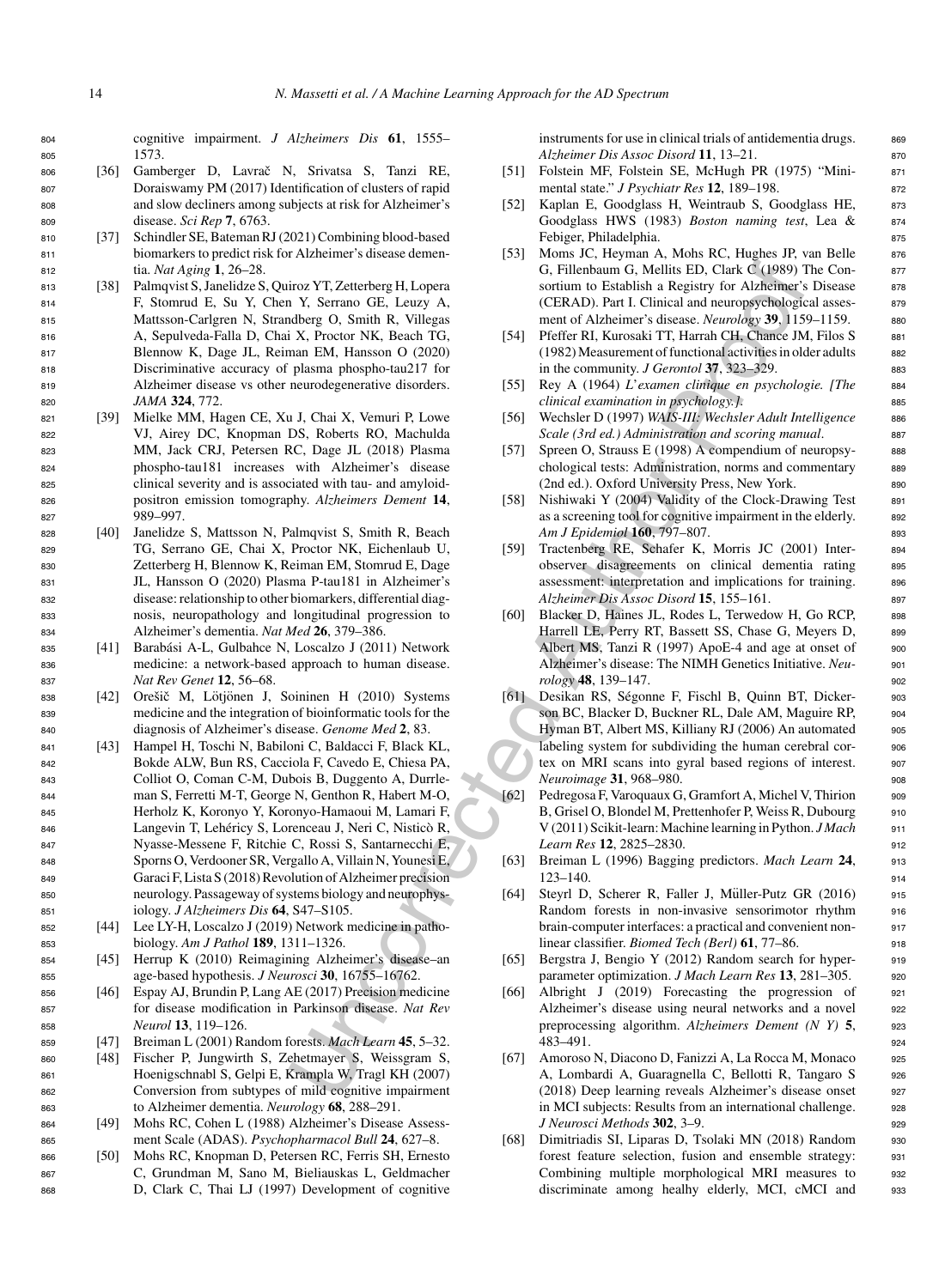- <sup>937</sup> [69] Escudero J, Ifeachor E, Zajicek JP, Green C, Shearer <sup>938</sup> J, Pearson S, Initiative ADN (2012) Machine learning-<sup>939</sup> based method for personalized and cost-effective detection <sup>940</sup> of Alzheimer's disease. *IEEE Trans Biomed Eng* **60**, <sup>941</sup> 164–168.
- <sup>942</sup> [70] Khazaee A, Ebrahimzadeh A, Babajani-Feremi A (2016) <sup>943</sup> Application of advanced machine learning methods on <sup>944</sup> resting-state fMRI network for identification of mild cog-<sup>945</sup> nitive impairment and Alzheimer's disease. *Brain Imaging* <sup>946</sup> *Behav* **10**, 799–817.
- <sup>947</sup> [71] Gill S, Mouches P, Hu S, Rajashekar D, MacMaster FP, <sup>948</sup> Smith EE, Forkert ND, Ismail Z (2020) Using machine <sup>949</sup> learning to predict dementia from neuropsychiatric symp-<sup>950</sup> tom and neuroimaging data. *J Alzheimers Dis* **75**, <sup>951</sup> 277–288.
- 952 [72] Ansart M, Epelbaum S, Bassignana G, Bône A, Bottani S, <sup>953</sup> Cattai T, Couronne R, Faouzi J, Koval I, Louis M, Thibeau- ´ <sup>954</sup> Sutre E, Wen J, Wild A, Burgos N, Dormont D, Colliot O, <sup>955</sup> Durrleman S (2021) Predicting the progression of mild <sup>956</sup> cognitive impairment using machine learning: A system-<sup>957</sup> atic, quantitative and critical review. *Med Image Anal* **67**, 958 101848
- <sup>959</sup> [73] Kueper JK, Speechley M, Montero-Odasso M (2018) <sup>960</sup> The Alzheimer's Disease Assessment Scale-Cognitive <sup>961</sup> Subscale (ADAS-Cog): modifications and responsive-<sup>962</sup> ness in pre-dementia populations. A narrative review. *J* <sup>963</sup> *Alzheimer's Dis* **63**, 423–444.
- <sup>964</sup> [74] Cano SJ, Posner HB, Moline ML, Hurt SW, Swartz J, Hsu <sup>965</sup> T, Hobart JC (2010) The ADAS-cog in Alzheimer's dis-<sup>966</sup> ease clinical trials: psychometric evaluation of the sum and <sup>967</sup> its parts. *J Neurol Neurosurg Psychiatry* **81**, 1363–1368.
- <sup>968</sup> [75] Henneman WJP, Sluimer JD, Barnes J, van der Flier WM, <sup>969</sup> Sluimer IC, Fox NC, Scheltens P, Vrenken H, Barkhof <sup>970</sup> F (2009) Hippocampal atrophy rates in Alzheimer dis-<sup>971</sup> ease: Added value over whole brain volume measures. <sup>972</sup> *Neurology* **72**, 999–1007.
- <sup>973</sup> [76] Apostolova LG, Dutton RA, Dinov ID, Hayashi KM, Toga <sup>974</sup> AW, Cummings JL, Thompson PM (2006) Conversion of <sup>975</sup> mild cognitive impairment to Alzheimer disease predicted <sup>976</sup> by hippocampal atrophy maps. *Arch Neurol* **63**, 693–699.
- <sup>977</sup> [77] Diana RA, Yonelinas AP, Ranganath C (2007) Imaging <sup>978</sup> recollection and familiarity in the medial temporal lobe: a <sup>979</sup> three-component model. *Trends Cogn Sci* **11**, 379–386.
- <sup>980</sup> [78] Jeffery KJ (2018) The hippocampus: from memory, to <sup>981</sup> map, to memory map. *Trends Neurosci* **41**, 64–66.
- <sup>982</sup> [79] Ferretti MT, Iulita MF, Cavedo E, Chiesa PA, Schumacher <sup>983</sup> Dimech A, Santuccione Chadha A, Baracchi F, Girouard <sup>984</sup> H, Misoch S, Giacobini E, Depypere H, Hampel H (2018) <sup>985</sup> Sex differences in Alzheimer disease - the gateway to <sup>986</sup> precision medicine. *Nat Rev Neurol* **14**, 457–469.
- <sup>987</sup> [80] Arnold M, Nho K, Kueider-Paisley A, Massaro T, Huynh <sup>988</sup> K, Brauner B, MahmoudianDehkordi S, Louie G, Mose-<sup>989</sup> ley MA, Thompson JW, John-Williams LS, Tenenbaum <sup>990</sup> JD, Blach C, Chang R, Brinton RD, Baillie R, Han X, <sup>991</sup> Trojanowski JQ, Shaw LM, Martins R, Weiner MW, <sup>992</sup> Trushina E, Toledo JB, Meikle PJ, Bennett DA, Krumsiek <sup>993</sup> J, Doraiswamy PM, Saykin AJ, Kaddurah-Daouk R, Kas-994 tenmüller G (2020) Sex and APOE  $\varepsilon$ 4 genotype modify <sup>995</sup> the Alzheimer's disease serum metabolome. *Nat Commun* <sup>996</sup> **11**, 1148.
- <sup>997</sup> [81] Robinson SR (2000) Neuronal expression of glutamine <sup>998</sup> synthetase in Alzheimer's disease indicates a profound

impairment of metabolic interactions with astrocytes. Neu-<br>999 *rochem Int* **36**, 471–482. <sup>1000</sup>

- [82] Andersen J V, Christensen SK, Westi EW, Diaz-delCastillo 1001 M, Tanila H, Schousboe A, Aldana BI, Waagepetersen HS 1002 (2021) Deficient astrocyte metabolism impairs glutamine <sup>1003</sup> synthesis and neurotransmitter homeostasis in a mouse 1004 model of Alzheimer's disease. *Neurobiol Dis* 148, 105198. 1005
- [83] Limón ID, Angulo-Cruz I, Sánchez-Abdon L, Patricio- 1006 Martínez A (2021) Disturbance of the glutamate-<br>1007 glutamine cycle, secondary to hepatic damage, compro- <sup>1008</sup> mises memory function. *Front Neurosci* 15, 23. 1009
- [84] González-Domínguez R, Sayago A, Fernández-Reca- 1010 males Á (2017) Metabolomics in Alzheimer's disease: The  $1011$ need of complementary analytical platforms for the identi- <sup>1012</sup> fication of biomarkers to unravel the underlying pathology. 1013 *J Chromatogr B* **1071**, 75–92. 1014
- [85] Ellis B, Hye A, Snowden SG (2015) Metabolic modifi-<br>1015 cations in human biofluids suggest the involvement of 1016 sphingolipid, antioxidant, and glutamate metabolism in 1017 Alzheimer's disease pathogenesis. *J Alzheimers Dis* 46, 1018 313–327. <sup>1019</sup>
- [86] Walton HS, Dodd PR (2007) Glutamate–glutamine cycl-<br>1020 ing in Alzheimer's disease.*Neurochem Int* **50**, 1052–1066. <sup>1021</sup>
- [87] Wang R, Reddy PH (2017) Role of glutamate and NMDA 1022 receptors in Alzheimer's disease. *J Alzheimers Dis* **57**, <sup>1023</sup> 1041–1048. <sup>1024</sup>
- [88] Lipton SA (2006) Paradigm shift in neuroprotection by 1025 NMDA receptor blockade: memantine and beyond. Nat 1026 *Rev Drug Discov* **5**, 160–170. <sup>1027</sup>
- [89] Granzotto A, Sensi SL (2015) Intracellular zinc is a critical 1028 intermediate in the excitotoxic cascade. *Neurobiol Dis* 81, 1029  $25-37.$  1030
- [90] Bernath MM, Bhattacharyya S, Nho K, Barupal DK, Fiehn 1031 O, Baillie R, Risacher SL, Arnold M, Jacobson T, Tro- <sup>1032</sup> janowski JQ, Shaw LM, Weiner MW, Doraiswamy PM, 1033 Kaddurah-Daouk R, Saykin AJ (2020) Serum triglycerides 1034 in Alzheimer disease: Relation to neuroimaging and CSF 1035 biomarkers. *Neurology* **94**, e2088–e2098. <sup>1036</sup>
- [91] Butterfield DA, Halliwell B (2019) Oxidative stress, dys-<br>1037 functional glucose metabolism and Alzheimer disease.*Nat* <sup>1038</sup> *Rev Neurosci* **20**, 148–160. 1039
- A Babylari Ferentzi A (2016) Natural C (2021) Distributed of the gluon spectral contribution of the two spectral contribution of the spectral contribution of the spectral contribution of the spectral contribution of the s [92] Cunnane SC, Trushina E, Morland C, Prigione A, <sup>1040</sup> Casadesus G, Andrews ZB, Beal MF, Bergersen LH, Brin- <sup>1041</sup> ton RD, de la Monte S, Eckert A, Harvey J, Jeggo R, 1042 Jhamandas JH, Kann O, la Cour CM, Martin WF, Mithieux <sup>1043</sup> G, Moreira PI, Murphy MP, Nave KA, Nuriel T, Oliet 1044 SHR, Saudou F, Mattson MP, Swerdlow RH, Millan MJ 1045 (2020) Brain energy rescue: an emerging therapeutic con- <sup>1046</sup> cept for neurodegenerative disorders of ageing. *Nat Rev* <sup>1047</sup> *Drug Discov* **19**, 609–633. <sup>1048</sup>
	- [93] Nho K, Kueider-Paisley A, MahmoudianDehkordi S, <sup>1049</sup> Arnold M, Risacher SL, Louie G, Blach C, Baillie R, Han 1050 X, Kastenmüller G, Jia W, Xie G, Ahmad S, Hankemeier 1051 T, van Duijn CM, Trojanowski JQ, Shaw LM, Weiner MW, 1052 Doraiswamy PM, Saykin AJ, Kaddurah-Daouk R (2019) 1053 Altered bile acid profile in mild cognitive impairment and 1054 Alzheimer's disease: Relationship to neuroimaging and 1055 CSF biomarkers. *Alzheimers Dement* **15**, 232–244. <sup>1056</sup>
	- [94] Baloni P, Funk CC, Yan J, Yurkovich JT, Kueider-Paisley 1057 A, Nho K, Heinken A, Jia W, Mahmoudiandehkordi S, 1058 Louie G, Saykin AJ, Arnold M, Kastenmüller G, Griffiths 1059 WJ, Thiele I, Kaddurah-Daouk R, Price ND, Kaddurah- 1060 Daouk R, Kueider-Paisley A, Louie G, Doraiswamy <sup>1061</sup> PM, Blach C, Moseley A, Thompson JW, Mahmoudian- 1062 dehkhordi S, Welsh-Balmer K, Plassman B, Saykin A, <sup>1063</sup>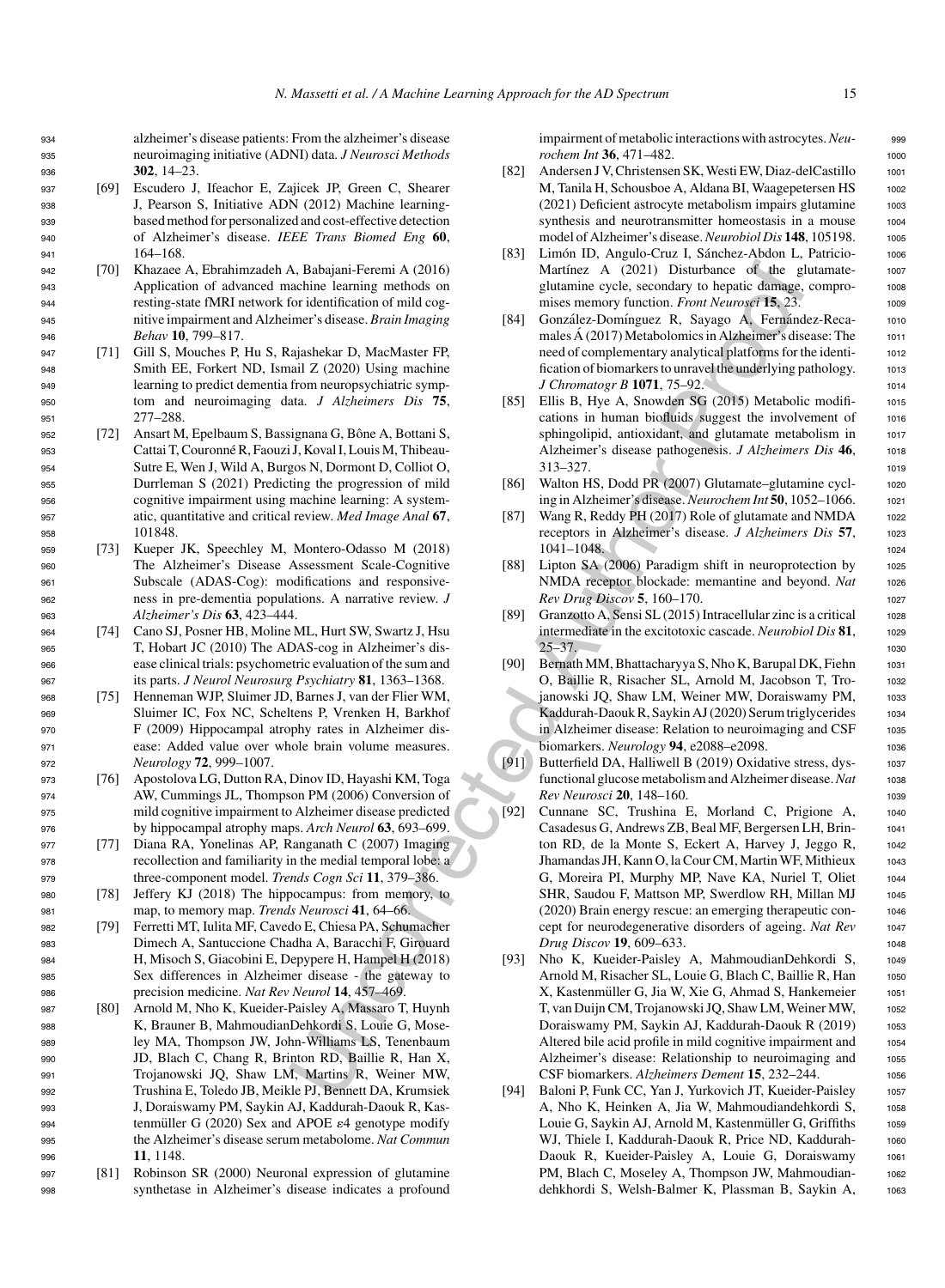1064 Nho K, Kastenmüller G, Arnold M, Bhattacharyya S, Han X, Baillie R, Fiehn O, Barupal D, Meikle P, Mazmanian S, Kling M, Shaw L, Trojanowski J, Toledo J, van Dui- jin C, Hankemier T, Thiele I, Heinken A, Price N, Funk C, Baloni P, Jia W, Wishart D, Brinton R, Chang R, Far-1069 rer L, Au R, Qiu W, Würtz P, Mangravite L, Krumsiek J, Newman J, Zhang B, Moreno H (2020) Metabolic network analysis reveals altered bile acid synthesis and metabolism in Alzheimer's disease. *Cell Reports Med* **1**, 100138.

- <sup>1073</sup> [95] Kowalski K, Mulak A (2019) Brain-gut-microbiota axis <sup>1074</sup> in Alzheimer's disease. *J Neurogastroenterol Motil* **25**, <sup>1075</sup> 48–60.
- <sup>1076</sup> [96] Zhu S, Jiang Y, Xu K, Cui M, Ye W, Zhao G, Jin L, Chen <sup>1077</sup> X (2020) The progress of gut microbiome research related <sup>1078</sup> to brain disorders. *J Neuroinflammation* **17**, 25.
- <sup>1079</sup> [97] Sampson TR, Debelius JW, Thron T, Janssen S, Shas-<sup>1080</sup> tri GG, Ilhan ZE, Challis C, Schretter CE, Rocha S, <sup>1081</sup> Gradinaru V, Chesselet M-F, Keshavarzian A, Shannon <sup>1082</sup> KM, Krajmalnik-Brown R, Wittung-Stafshede P, Knight <sup>1083</sup> R, Mazmanian SK (2016) Gut microbiota regulate motor <sup>1084</sup> deficits and neuroinflammation in a model of Parkinson's <sup>1085</sup> disease. *Cell* **167**, 1469-1480.e12.
- <sup>1086</sup> [98] Shao Y, Ouyang Y, Li T, Liu X, Xu X, Li S, Xu G, Le <sup>1087</sup> W (2020) Alteration of metabolic profile and potential <sup>1088</sup> biomarkers in the plasma of Alzheimer's disease. *Aging* <sup>1089</sup> *Dis* **11**, 1459–1470.
- <sup>1090</sup> [99] Griffiths WJ, Abdel-Khalik J, Yutuc E, Roman G, Warner 1091 M, Gustafsson J-Å, Wang Y (2019) Concentrations of <sup>1092</sup> bile acid precursors in cerebrospinal fluid of Alzheimer's <sup>1093</sup> disease patients. *Free Radic Biol Med* **134**, 42–52.
- <sup>1094</sup> [100] Sato Y, Atarashi K, Plichta DR, Arai Y, Sasajima S, Kear-<sup>1095</sup> ney SM, Suda W, Takeshita K, Sasaki T, Okamoto S, Skelly <sup>1096</sup> AN, Okamura Y, Vlamakis H, Li Y, Tanoue T, Takei H, <sup>1097</sup> Nittono H, Narushima S, Irie J, Itoh H, Moriya K, Sugiura <sup>1098</sup> Y, Suematsu M, Moritoki N, Shibata S, Littman DR, Fis-<sup>1099</sup> chbach MA, Uwamino Y, Inoue T, Honda A, Hattori M, <sup>1100</sup> Murai T, Xavier RJ, Hirose N, Honda K (2021) Novel bile <sup>1101</sup> acid biosynthetic pathways are enriched in the microbiome <sup>1102</sup> of centenarians. *Nature* **599**, 458–464.
- <sup>1103</sup> [101] Ciavardelli D, Piras F, Consalvo A, Rossi C, Zucchelli M, <sup>1104</sup> Di Ilio C, Frazzini V, Caltagirone C, Spalletta G, Sensi SL <sup>1105</sup> (2016) Medium-chain plasma acylcarnitines, ketone lev-<sup>1106</sup> els, cognition, and gray matter volumes in healthy elderly, <sup>1107</sup> mildly cognitively impaired, or Alzheimer's disease sub-<sup>1108</sup> jects. *Neurobiol Aging* **43**, 1–12.
- <sup>1109</sup> [102] Schooneman MG, Vaz FM, Houten SM, Soeters MR <sup>1110</sup> (2013) Acylcarnitines: reflecting or inflicting insulin resis-<sup>1111</sup> tance? *Diabetes* **62**, 1–8.
- <sup>1112</sup> [103] Fukao T, Lopaschuk GD, Mitchell GA (2004) Pathways <sup>1113</sup> and control of ketone body metabolism: on the fringe <sup>1114</sup> of lipid biochemistry. *Prostaglandins Leukot Essent Fatty* <sup>1115</sup> *Acids* **70**, 243–51.
- <sup>1116</sup> [104] Henderson ST, Vogel JL, Barr LJ, Garvin F, Jones <sup>1117</sup> JJ, Costantini LC (2009) Study of the ketogenic agent <sup>1118</sup> AC-1202 in mild to moderate Alzheimer's disease: a ran-<sup>1119</sup> domized, double-blind, placebo-controlled, multicenter <sup>1120</sup> trial. *Nutr Metab* **6**, 31.
- <sup>1121</sup> [105] Reger MA, Henderson ST, Hale C, Cholerton B, Baker LD, <sup>1122</sup> Watson GS, Hyde K, Chapman D, Craft S (2004) Effects of <sup>1123</sup> beta-hydroxybutyrate on cognition in memory-impaired <sup>1124</sup> adults. *Neurobiol Aging* **25**, 311–314.
- <sup>1125</sup> [106] Van der Auwera I, Wera S, Van Leuven F, Henderson ST <sup>1126</sup> (2005) A ketogenic diet reduces amyloid beta 40 and 42 <sup>1127</sup> in a mouse model of Alzheimer's disease. *Nutr Metab* <sup>1128</sup> **2**, 28.
- [107] Yao J, Chen S, Mao Z, Cadenas E, Brinton RD (2011) 2- 1129 Deoxy-D-glucose treatment induces ketogenesis, sustains 1130 mitochondrial function, and reduces pathology in female 1131 mouse model of Alzheimer's disease. PLoS One 6, e21788. 1132
- [108] Fortier M, Castellano C, St-Pierre V, Myette-Côté É, Lan- 1133 glois F, Roy M, Morin M, Bocti C, Fulop T, Godin J, 1134 Delannoy C, Cuenoud B, Cunnane SC (2021) A ketogenic 1135 drink improves cognition in mild cognitive impairment: 1136 Results of a 6-month RCT. *Alzheimers Dement* **17**, <sup>1137</sup> 543–552. <sup>1138</sup>
- [109] Greenberg N, Grassano A, Thambisetty M, Lovestone S, 1139 Legido-Quigley C (2009) A proposed metabolic strategy 1140 for monitoring disease progression in Alzheimer's disease. 1141 *Electrophoresis* **30**, 1235–1239. <sup>1142</sup>
- [110] Han X, Rozen S, Boyle SH, Hellegers C, Cheng H, Burke 1143 JR, Welsh-Bohmer KA, Doraiswamy PM, Kaddurah- <sup>1144</sup> Daouk R (2011) Metabolomics in early Alzheimer's 1145 disease: identification of altered plasma sphingolipidome 1146 using shotgun lipidomics. *PLoS One* **6**, e21643.
- [111] Orešič M, Hyötyläinen T, Herukka S-K, Sysi-Aho M, Mat- 1148 tila I, Seppänan-Laakso T, Julkunen V, Gopalacharyulu 1149 P V, Hallikainen M, Koikkalainen J, Kivipelto M, 1150 Helisalmi S, Lötjönen J, Soininen H (2011) Metabolome 1151 in progression to Alzheimer's disease. *Transl Psychiatry* <sup>1152</sup> **1**, e57. 1153
- [112] Whiley L, Sen A, Heaton J, Proitsi P, García-Gómez 1154 D, Leung R, Smith N, Thambisetty M, Kloszewska I, 1155 Mecocci P, Soininen H, Tsolaki M, Vellas B, Love- <sup>1156</sup> stone S, Legido-Quigley C (2014) Evidence of altered 1157 phosphatidylcholine metabolism in Alzheimer's disease. 1158 *Neurobiol Aging* **35**, 271–278. 1159
- [113] Barupal DK, Baillie R, Fan S, Saykin AJ, Meikle 1160 PJ, Arnold M, Nho K, Fiehn O, Kaddurah-Daouk R 1161 (2019) Sets of coregulated serum lipids are associated 1162 with Alzheimer's disease pathophysiology. Alzheimer's 1163 *Dement (Amst)* **11**, 619–627. <sup>1164</sup>
- [114] Castellanos DB, Martín-Jiménez CA, Rojas-Rodríguez F, 1165 Barreto GE, González J (2021) Brain lipidomics as a ris-<br>1166 ing field in neurodegenerative contexts: perspectives with 1167 machine learning approaches. *Front Neuroendocrinol* 61, 1168 100899. 1169
- Reports Motificant Schematics (a smooth RCT. Athenes De<br>
Neumatricicolica axis<br>
S43-552.<br>
Weampatrieschich Author 2.5, Statistical Author 2.5, Statistical Author Proof (19) Georgian Author Controlline<br>
Motive XP. All Cont [115] Kaddurah-Daouk R, Zhu H, Sharma S, Bogdanov M, <sup>1170</sup> Rozen SG, Matson W, Oki NO, Motsinger-Reif AA, 1171 Churchill E, Lei Z, Appleby D, Kling MA, Trojanowski 1172 JQ, Doraiswamy PM, Arnold SE, Network PR (2013) 1173 Alterations in metabolic pathways and networks in 1174 Alzheimer's disease. *Transl Psychiatry* **3**, e244–e244. <sup>1175</sup>
	- [116] Ansoleaga B, Jové M, Schlüter A, Garcia-Esparcia P, 1176 Moreno J, Pujol A, Pamplona R, Portero-Otín M, Ferrer I 1177 (2015) Deregulation of purine metabolism in Alzheimer's 1178 disease. *Neurobiol Aging* **36**, 68–80. 1179
	- [117] Greene JA, Loscalzo J, (2017) Putting the patient back 1180 together - social medicine, network medicine, and the <sup>1181</sup> limits of reductionism. *N Engl J Med* 377, 2493–2499. 1182
	- [118] Loscalzo J, Barabasi A-LL (2011) *Systems biology and* <sup>1183</sup> *the future of medicine.* NIH Public Access. 1184
	- [119] Arenaza-Urquijo EM, Przybelski SA, Lesnick TL, Graff- <sup>1185</sup> Radford J, Machulda MM, Knopman DS, Schwarz CG, 1186 Lowe VJ, Mielke MM, Petersen RC, Jack CR, Vemuri 1187 P (2019) The metabolic brain signature of cognitive 1188 resilience in the 80+: beyond Alzheimer pathologies. 1189 *Brain* **142**, 1134–1147. 1190
	- [120] Kepp KP (2019) A quantitative model of human neu- <sup>1191</sup> rodegenerative diseases involving protein aggregation. 1192 *Neurobiol Aging* **80**, 46–55. 1193